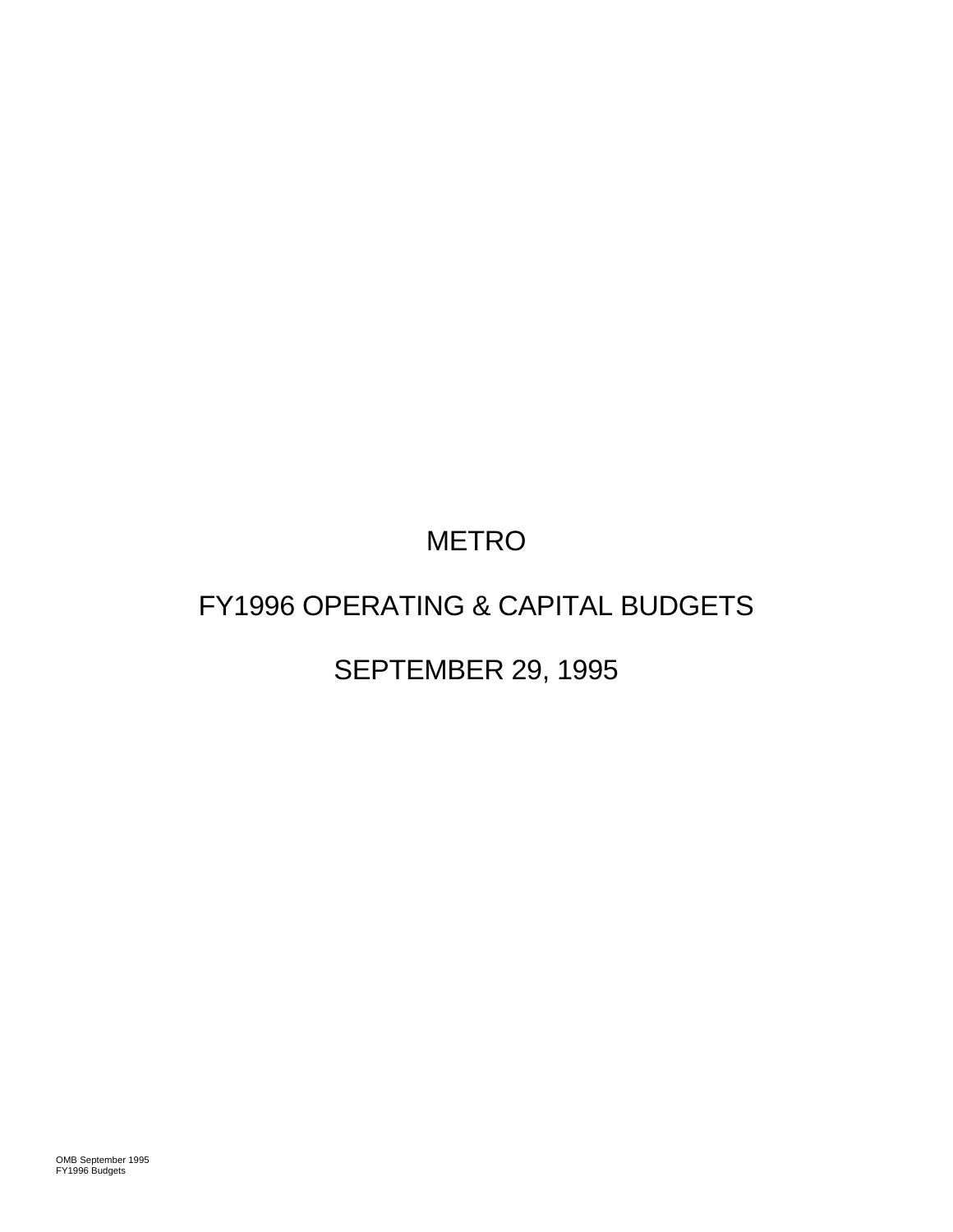# TABLE OF CONTENTS

| <b>SECTION</b><br># | TITLE                        | <b>CONTENTS</b>                                                                                                                                                                                                  |
|---------------------|------------------------------|------------------------------------------------------------------------------------------------------------------------------------------------------------------------------------------------------------------|
| 1.                  | <b>Board Resolution</b>      | Board Adoption of Proposed Operating and Capital<br>Budgets FY1996                                                                                                                                               |
| 2.                  | <b>Transmittal Letter</b>    | General Manager to Board                                                                                                                                                                                         |
| 3.                  | FY1996 Forecasts             | <b>Passenger Trips</b><br><b>Revenue Forecast</b><br>$\blacksquare$<br><b>Service Quality Performance Goals</b><br><b>Cost Effectiveness Performance Goals</b><br><b>Composite Statement</b><br><b>Cash Flow</b> |
| 4.                  | FY1996 Operating Budget      | Introduction/Discussion<br><b>Summary for Authority</b><br>٠.                                                                                                                                                    |
| 5.                  | <b>FY1996 Capital Budget</b> | Introduction/Discussion<br>Summary by Program Category                                                                                                                                                           |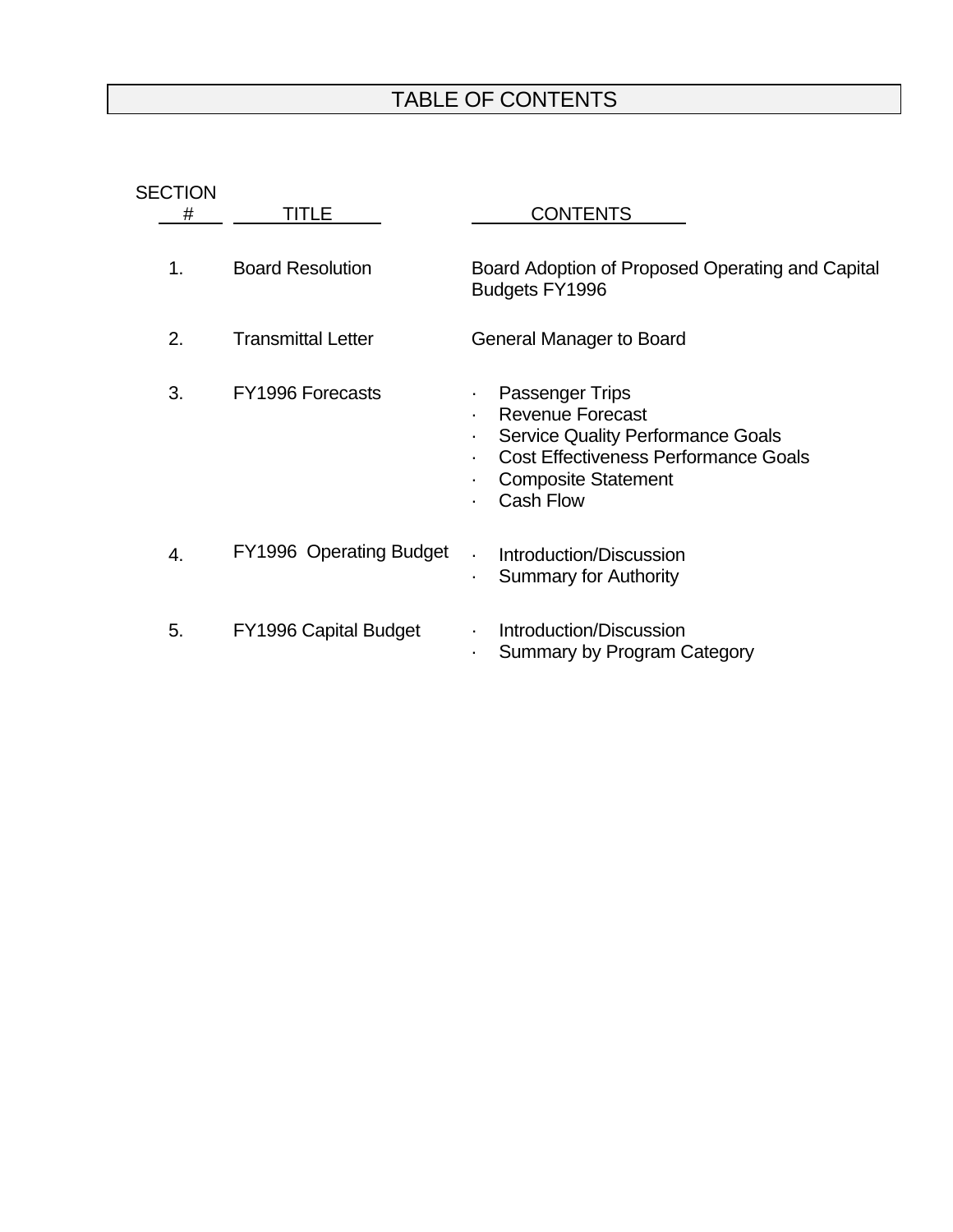SECTION 1: Board Resolution 95-163 September 29, 1995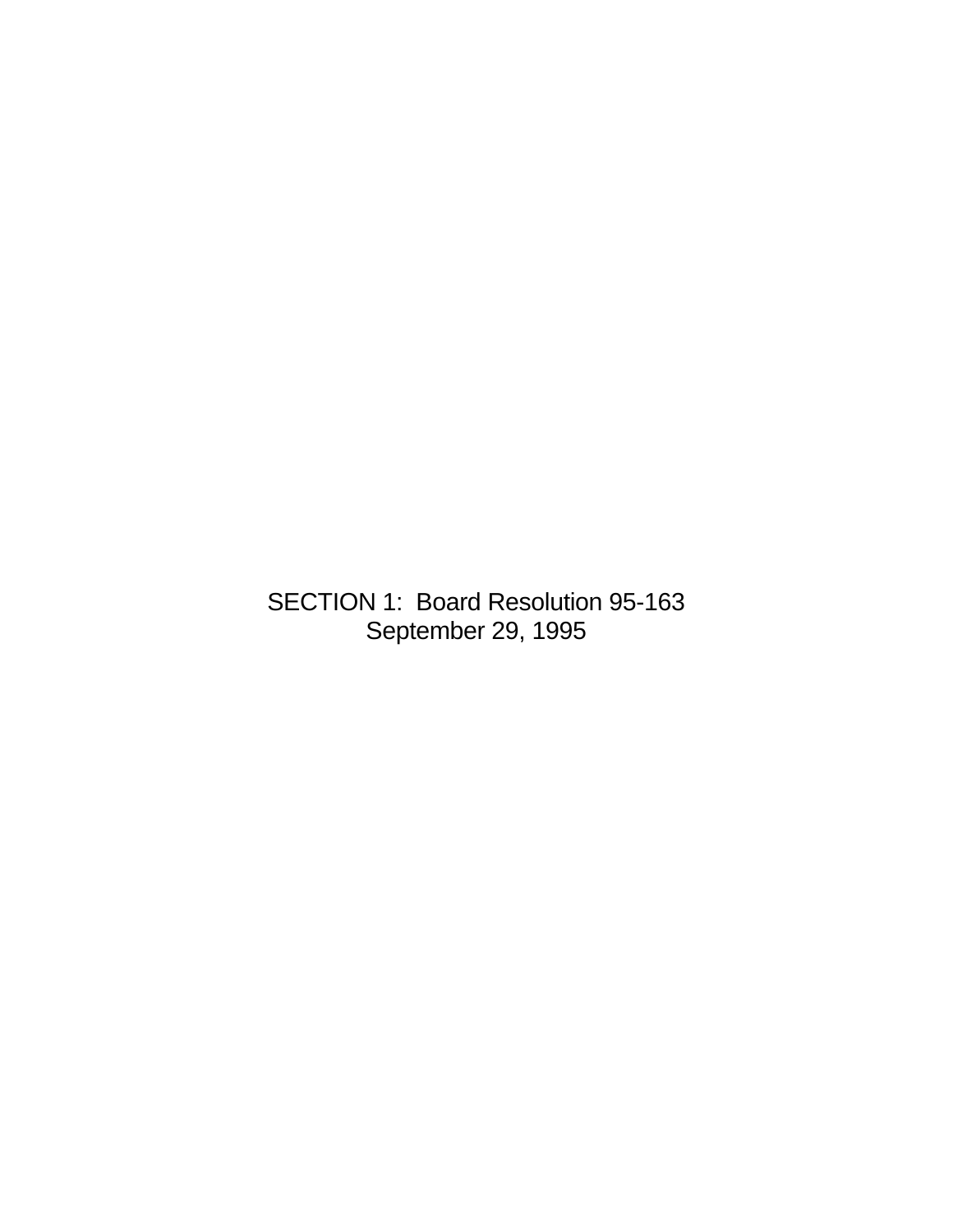SECTION 2: TRANSMITTAL LETTER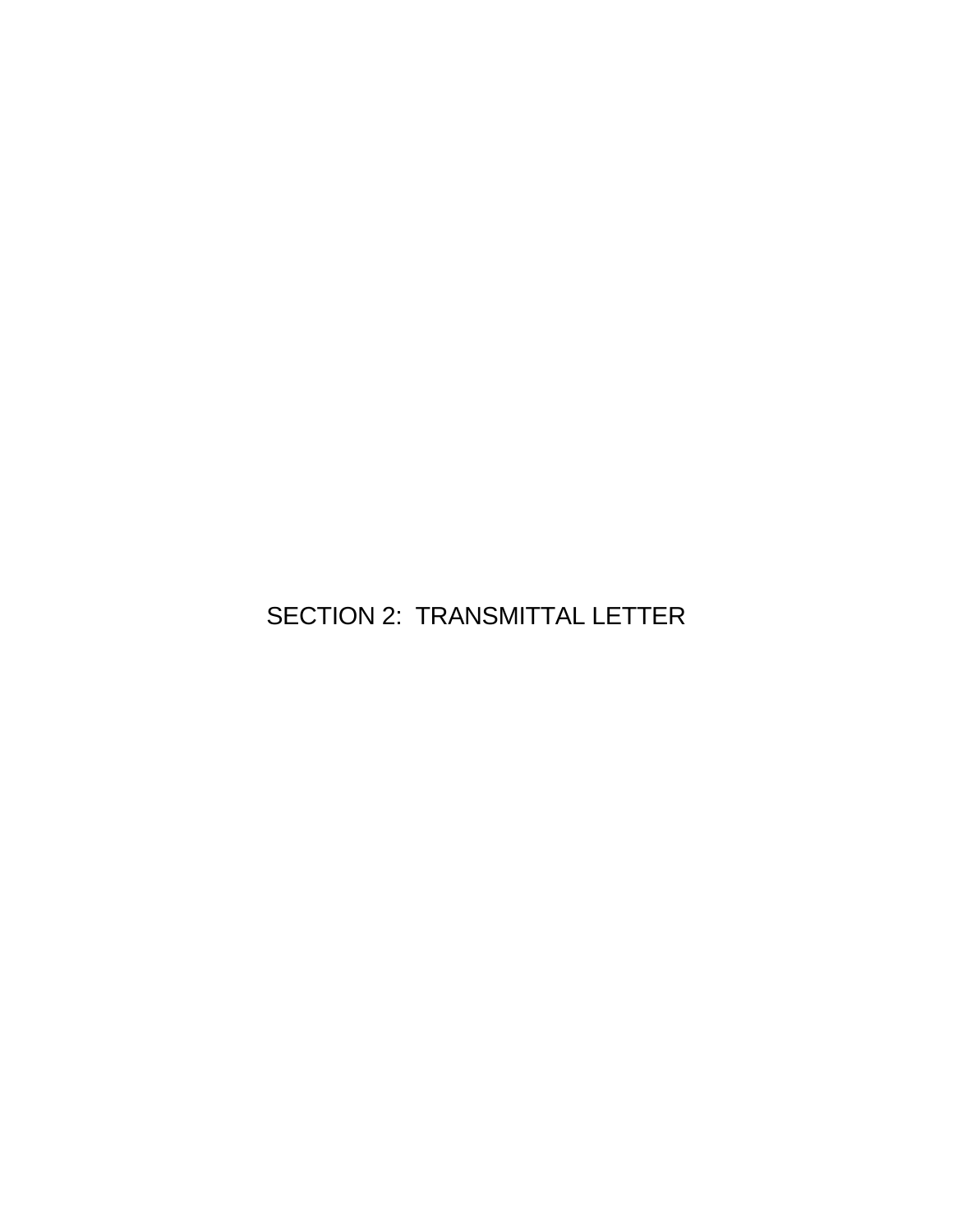September 8, 1995

Board of Directors Metropolitan Transit Authority

Dear Board Members:

Article 1118x, Section 12A, of Vernon's Texas Civil Statutes requires the Board of Directors of the Metropolitan Transit Authority to adopt an annual operating budget which specifies major expenditures by type and amount, prior to commencement of a fiscal year. In accordance with the statutes, the General Manager has prepared proposed Operating and Capital Budgets and prepared the attached material for the Board workshop on the budget. The proposed Operating and Capital budgets for the Metropolitan Transit Authority for fiscal year 1996 (October 1, 1995 - September 30, 1996) are:

| <b>Operating Budget</b> | \$212,410,000 |
|-------------------------|---------------|
| Capital Budget          | \$420,510,000 |

The budgets have been prepared in conjunction with the following completed activities necessary to update METRO's FY1996 Strategic Business Plan:

- Receipt of Barton Smith METRO Economic Forecast (June 1995).
- Annual update of cash flow model FY1989-2010 (June 1995).
- Board approval of FY1996-2005 General Mobility Capital Improvement Program (June 1995).
- Board approval of FY1996-2000 Capital Improvement Program (June 1995).
- Board approval of FY1996-2000 Transit Services Program (August 1995).

The Annual Operating Budget and the Annual Capital Budget represent the Board's approved maximum annual expenditure authority to implement the Authority's programs to achieve stated goals in the context of the current economy.

During the FY1996 strategic planning cycle, it was established that economic conditions in Houston are continuing in an uncertain state; that Barton Smith's June 1995 forecast for METRO indicates a recovery in FY1996; and that METRO's two largest transit markets — downtown and the Texas Medical Center are expected to continue to be weaker than the Houston economy at large.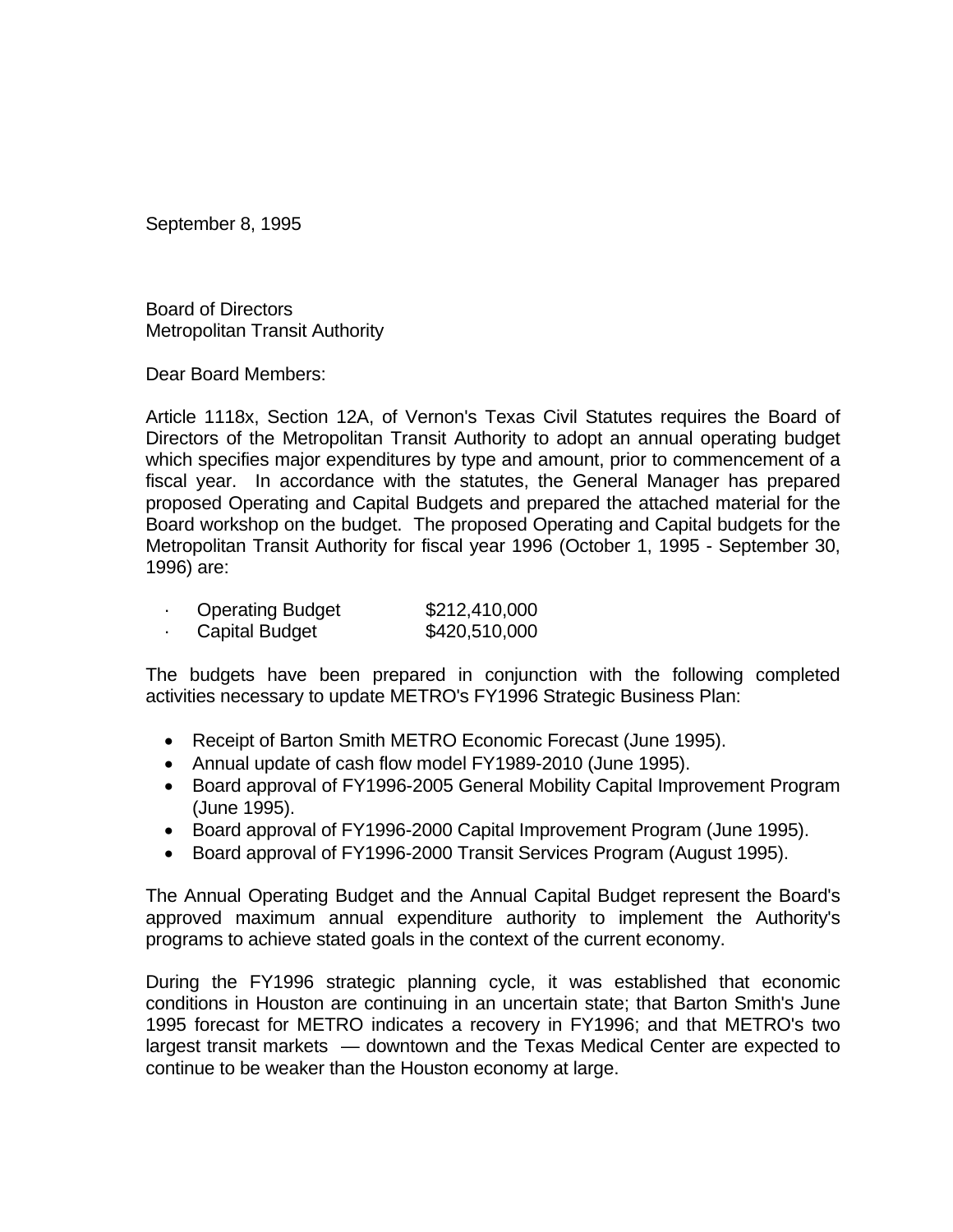Board Members September 8, 1995 Page 2

The proposed FY1996 Operating Budget of \$212,410,000 was prepared based on the following objectives:

- Meet all service legal requirements, including ADA METROLift expansion.
- Preserve the ability to expand the bus system as the economy improves, as the Regional Bus Plan is implemented and as demand for service grows.
- Implement as much planned experimental service with expected high productivity as possible.
- Replace poor performing routes with higher performing service.
- Perform METRO's basic transit system security function, operate the transitway system, and provide traffic congestion management.
- Improve cost efficiency.

The proposed Operating Budget will fund the following service expansions:

- Increase in fixed route revenue miles of 1.0%.
- Increase in METROLift revenue miles of 3.2%.
- Increase in special event and charter revenue miles of 3.8%.

In addition to the service expansion, specific operating cost increases will be required for the following committed items:

- Programmed increases in accord with the current Labor Agreement \$2.052 million.
- FY1996 merit program for salaried personnel \$1.250 million.
- Full integration of Electronic Registering Fareboxes into ongoing service including the introduction of decrementing fare media during the year - \$1.5 million.
- Operation of the TranStar Center with METRO as an active partner \$0.195 million.
- ITS America annual meeting in Houston \$0.200 million.

The proposed FY1996 Operating Budget of \$212,410,000 is a reduction from last year in constant dollars as shown in the following table:

| FY1995 total Operating budget                                           | \$208,407,000 |
|-------------------------------------------------------------------------|---------------|
| $\ $ + inflation (4.32% per Barton smith forecast for METRO, June 1995) | 9,003,000     |
| $\parallel$ = FY1995 total Operating budget in constant dollars         | 217,410,000   |
| - labor savings                                                         | 5,000,000     |
| FY1996 target Operating budget                                          | \$212,410,000 |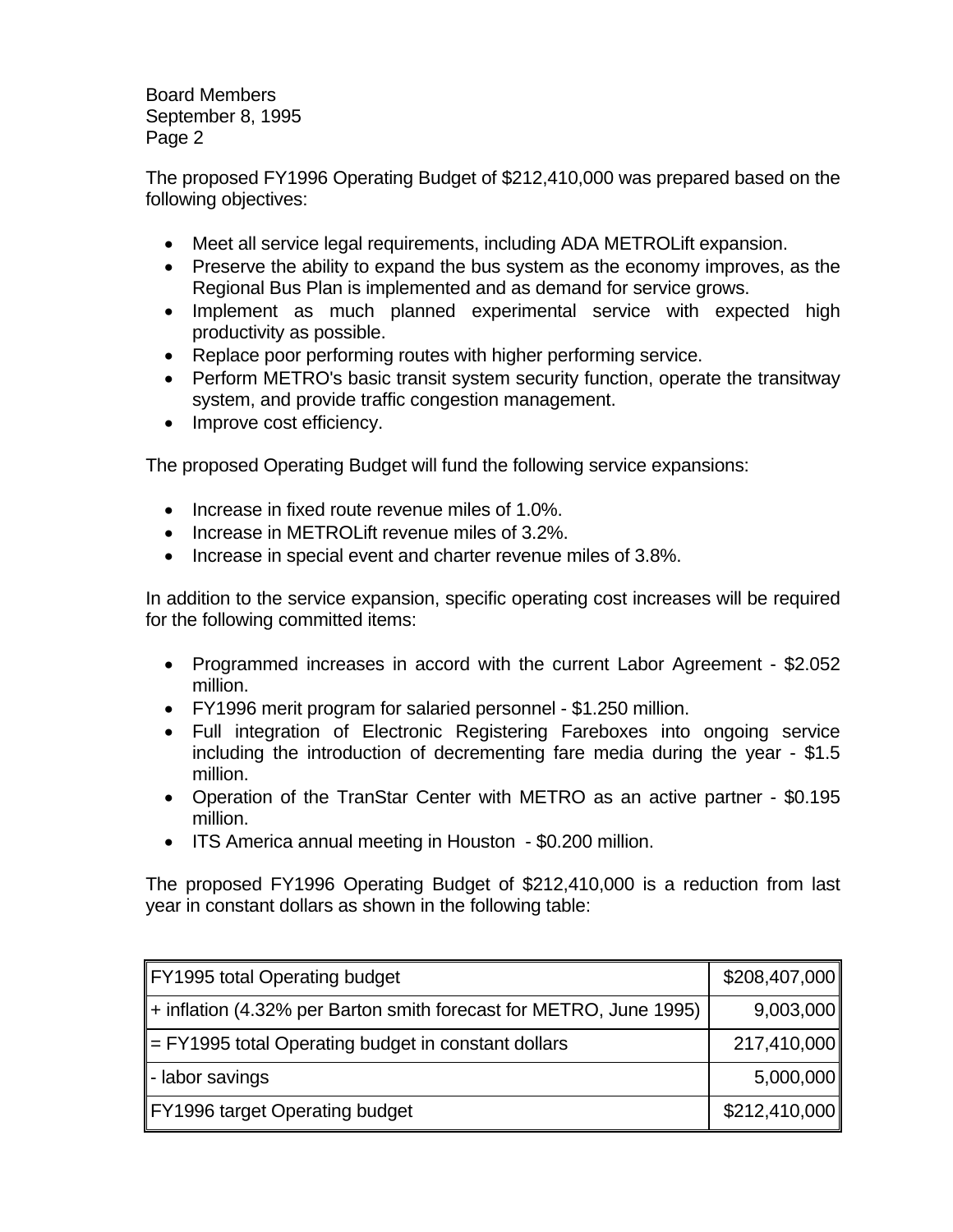Board Members September 8, 1995 Page 3

To fund the services expansion and cover the committed cost increase items, METRO has eliminated in FY1995 102 staff positions representing a savings in FY1996 of \$5,006,000. This brings total non-union position eliminations over the past 29 months to 204, representing a combined savings in FY1996 of \$10.5 million in reduced labor costs.

The proposed fiscal 1995 Capital Budget is \$420,510,000 which is a sufficient cash flow for FY1996 to implement the programs included in the General Mobility Capital Improvement Program and the Capital Improvement Program adopted by the Board earlier:

| General Mobility Program                               | \$149,705,000 |
|--------------------------------------------------------|---------------|
| Regional Bus Plan                                      | 102,949,000   |
| Transitways and Related Facilities                     | 30,528,000    |
| Buses and Support Facilities                           | 89,278,000    |
| Transit Mobility, Development Fund, Land & Contingency | 48,050,000    |
| Proposed Capital Budget                                | \$420,510,000 |

The Board workshop materials also include updated forecasts for the following:

- passenger trips
- total revenues
- service quality performance goals
- cost effectiveness performance goals
- composite financial statement
- cash flow

Fiscal 1996 will see continued vigor toward increasing ridership and being more effective in congestion management, while implementing the Community Transportation Program.

Sincerely,

Robert G. MacLennan, P.E. General Manager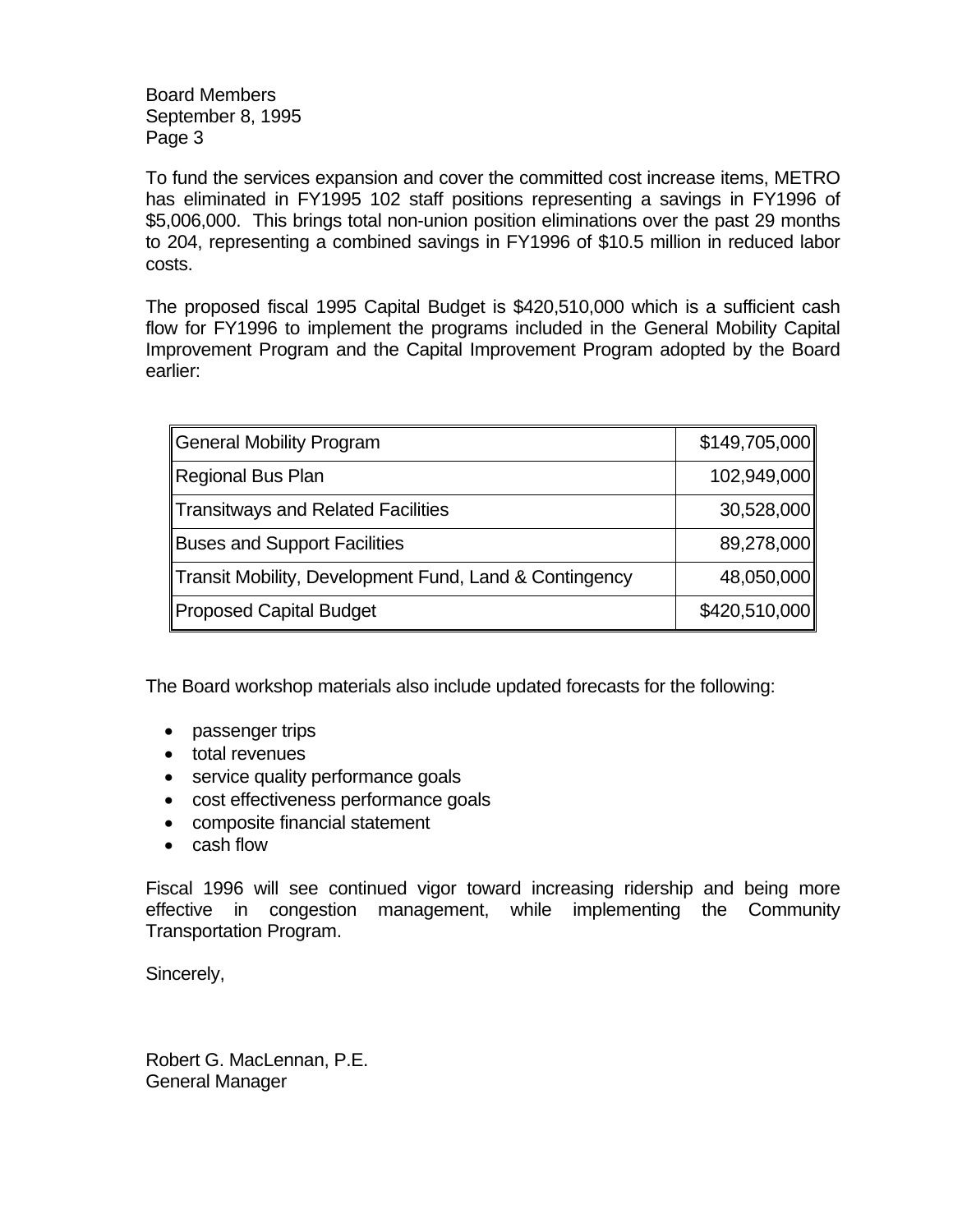## SECTION 3: FY1996 FORECASTS

Passenger Trips Revenue Forecast Service Quality Performance Goals Cost Effectiveness Performance Composite Statement Cash Flow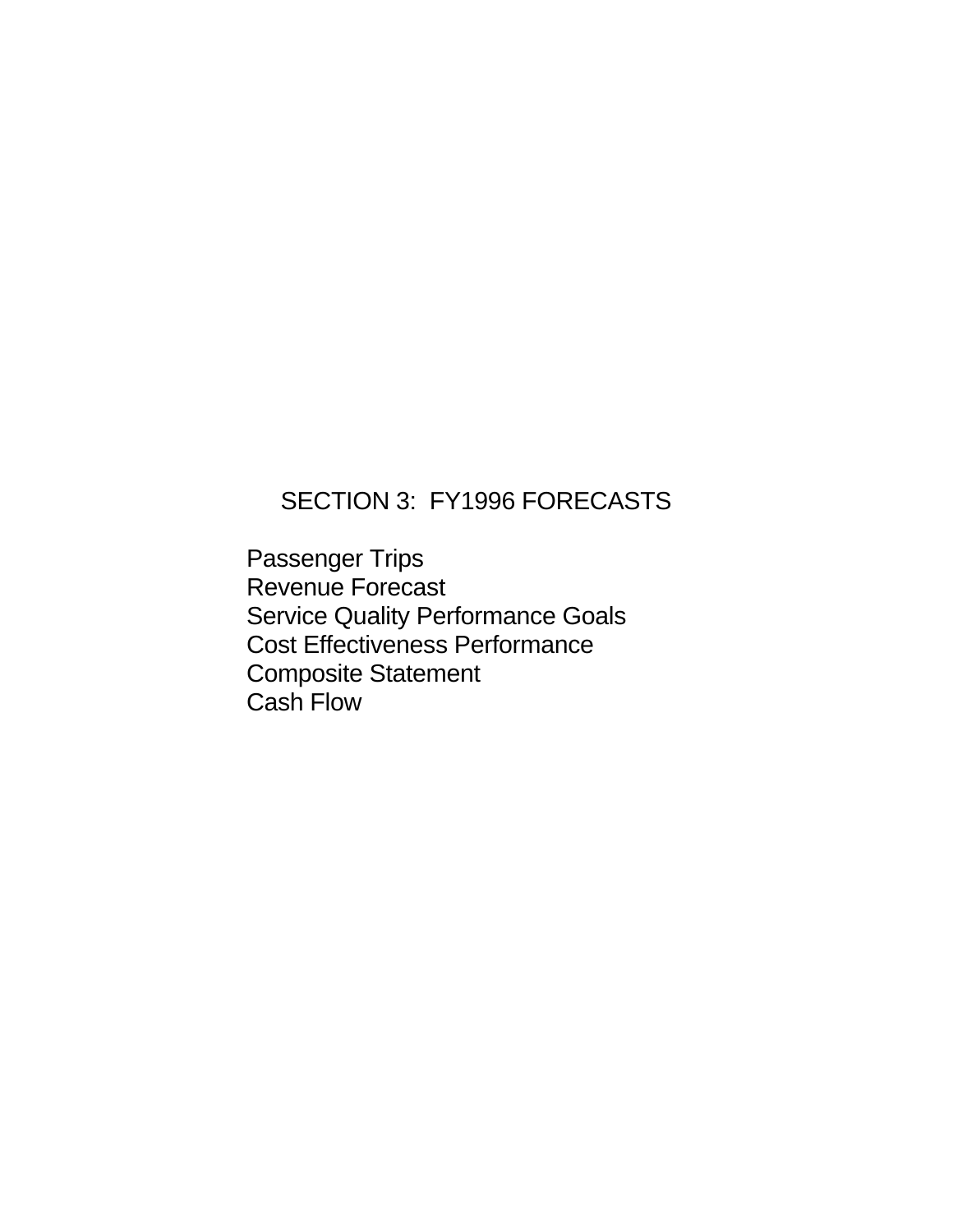SECTION 3: Passenger Trips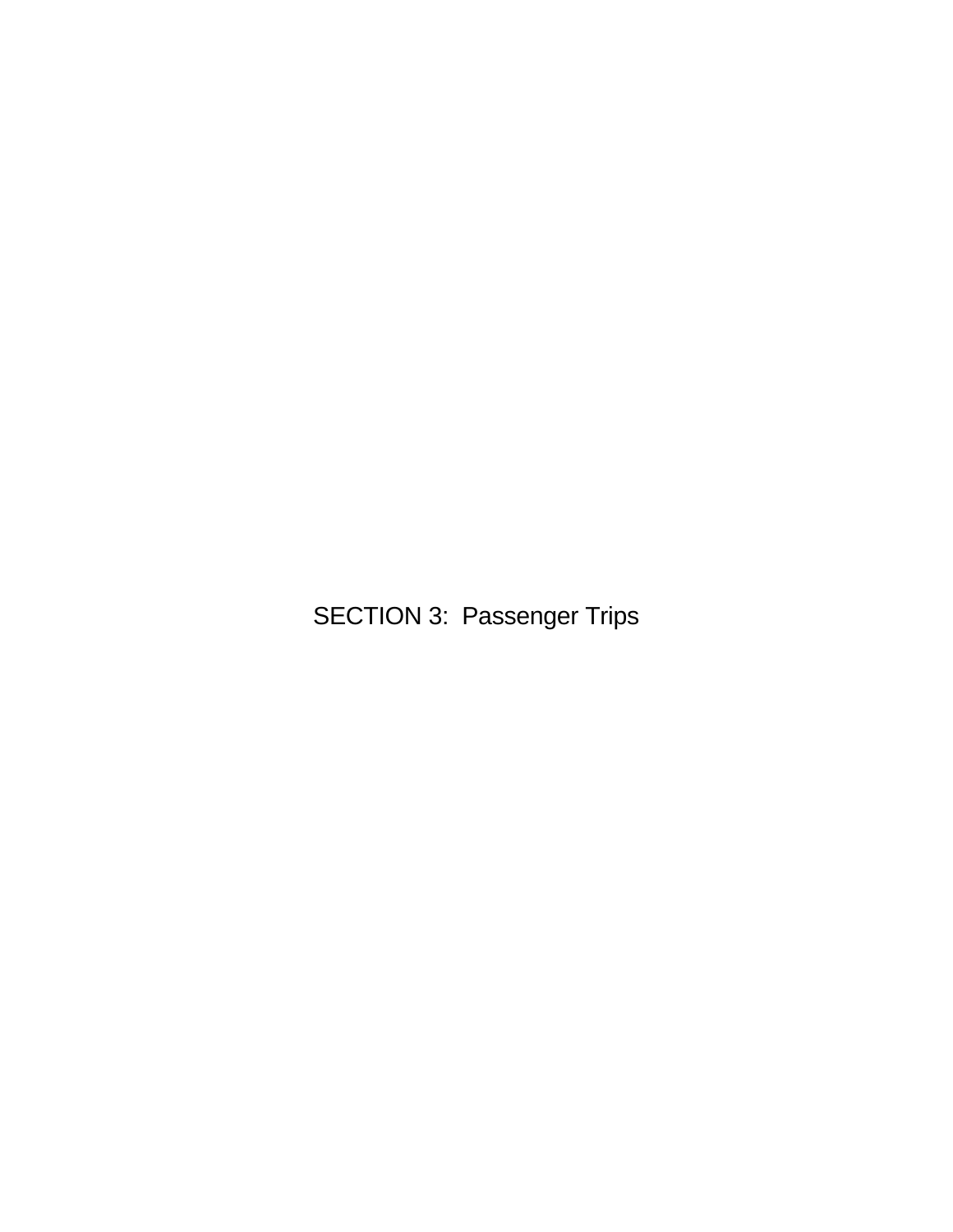### SECTION 3: PASSENGER TRIPS

| <b>FORECAST PASSENGER TRIPS</b><br>(000's omitted) |                           |  |  |
|----------------------------------------------------|---------------------------|--|--|
|                                                    | FY1996<br><b>FORECAST</b> |  |  |
| <b>TRANSIT</b>                                     |                           |  |  |
| Local & Express                                    | 52,930                    |  |  |
| Park & Ride                                        | 5,241                     |  |  |
| <b>Total Fixed Route</b>                           | 58,171                    |  |  |
| <b>METROLift</b>                                   | 966                       |  |  |
| <b>Special Event/Charter</b>                       | 682                       |  |  |
| <b>Privatized Experimental Services</b>            | 1,200                     |  |  |
| <b>Total Transit System</b>                        | 61,019                    |  |  |
| Carpools & Vanpools on Transitways                 | 14,175                    |  |  |
| <b>Total Transit &amp; Transitways</b>             | 75,194                    |  |  |

#### NOTES:

- 1. METRO defines passenger trips as boardings less transfers. This is the same as "linked trips".
- 2. Total fixed route includes experimental services added to the existing bus system in FY1995: e.g., Westwood to TMC Park & Ride, increased frequency on Hospital and Holman local routes.
- 3. Privatized experimental services includes new experimental services that are not part of the existing bus system: e.g., METROVan, FasTrak, and Subscription Bus Services.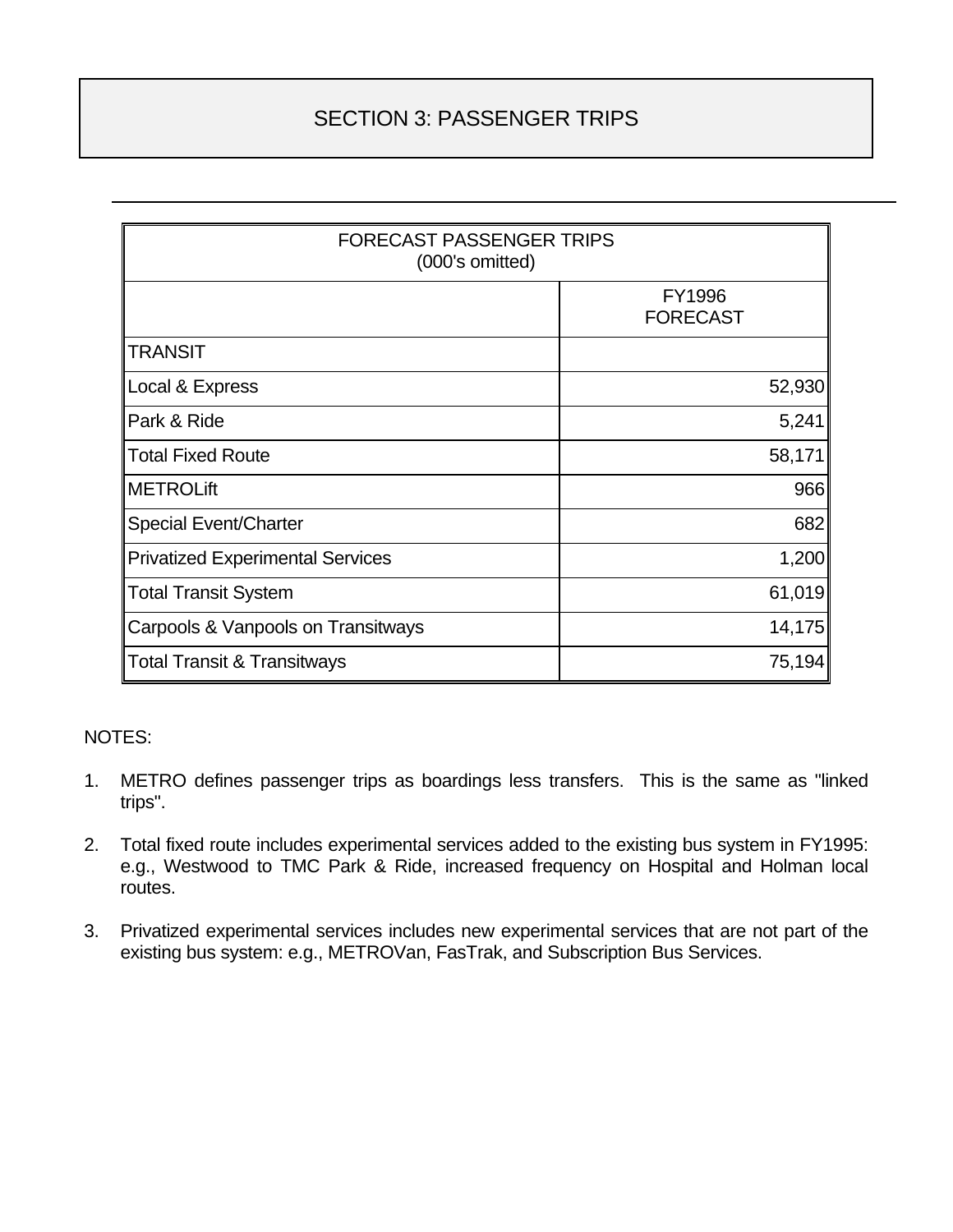SECTION 3: Revenue Forecast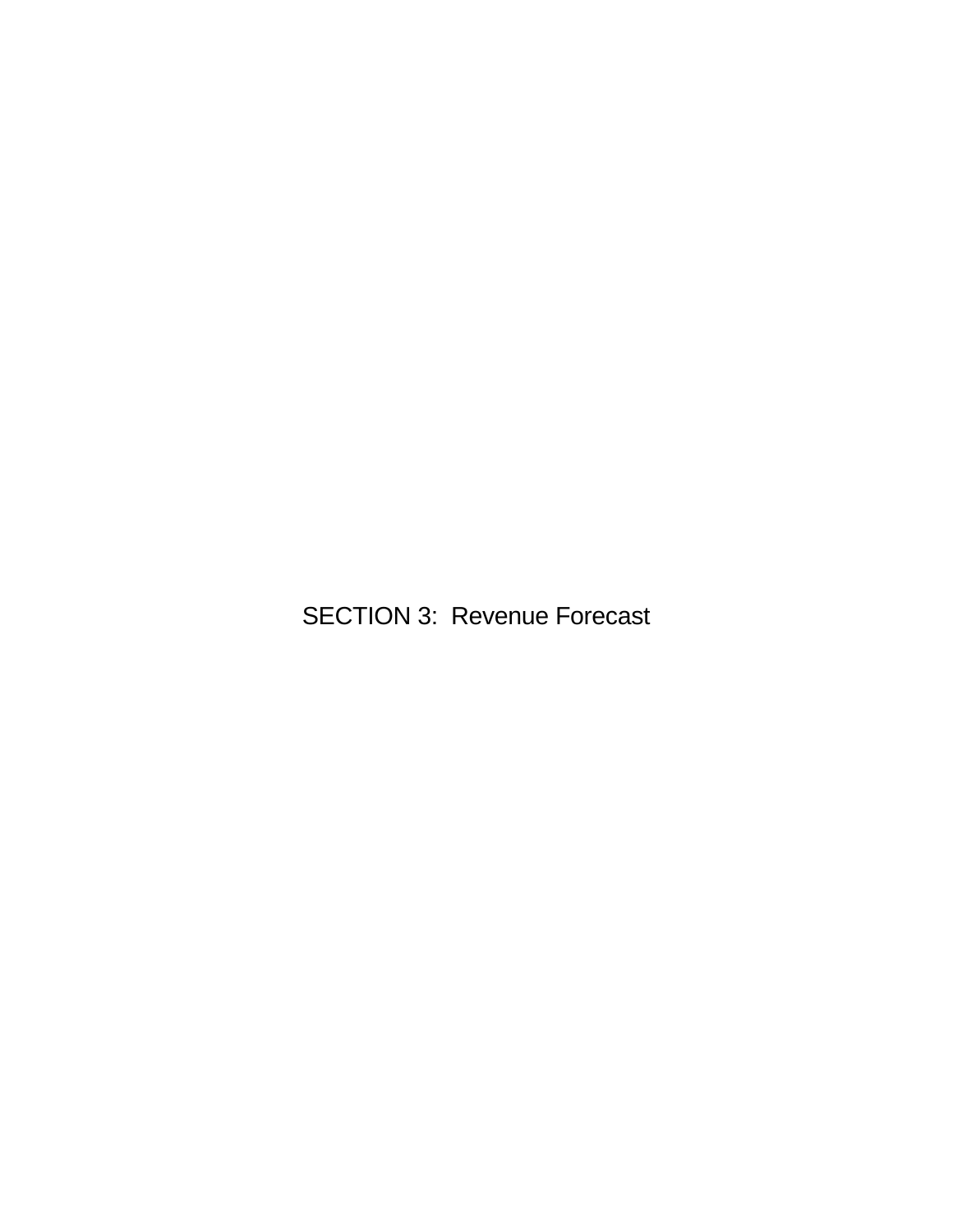### SECTION 3: REVENUE FORECAST

| <b>METRO REVENUE FORECAST - FISCAL 1996</b><br>(\$000's omitted) |                 |  |  |
|------------------------------------------------------------------|-----------------|--|--|
|                                                                  | FY1996 Forecast |  |  |
| <b>Operating Income</b>                                          |                 |  |  |
| <b>Bus Fares</b>                                                 | 45,082          |  |  |
| <b>Route Guarantees</b>                                          | 425             |  |  |
| <b>METROLift Revenue</b>                                         | 574             |  |  |
| <b>Charter Revenue</b>                                           | 566             |  |  |
| <b>Subtotal Fare Income</b>                                      | 46,647          |  |  |
| Misc. Operating Income                                           | 2,323           |  |  |
| <b>Subtotal Operating Income</b>                                 | 48,970          |  |  |
| <b>NON-OPERATING INCOME</b>                                      |                 |  |  |
| Sales Tax Income                                                 | 274,378         |  |  |
| Interest Income                                                  | 19,270          |  |  |
| <b>Subtotal Non-Operating Income</b>                             | 293,648         |  |  |
| <b>CAPITAL GRANTS REVENUE</b>                                    |                 |  |  |
| Federal                                                          | 143,779         |  |  |
| <b>State</b>                                                     | 2,892           |  |  |
| <b>Subtotal Grants Revenue</b>                                   | 146,671         |  |  |
| 489,289<br><b>TOTAL REVENUE</b>                                  |                 |  |  |

#### NOTES:

- 1. All revenues are stated in year-of-expenditure dollars.
- 2. Effective October 1994, METRO Special Event Services are offered on a cost reimbursement basis. The recovery of cost is included in the Operating Budget as a reduction of expenditures, not as revenue.
- 3. Sales tax income is stated on the accrual basis and is based on Barton Smith's, June 1995 Economic Forecast for METRO.
- 4. All Grant Revenues are project specific and receipt depends on meeting project expenditure schedules reflected in the Capital Budget and Capital Improvement Program.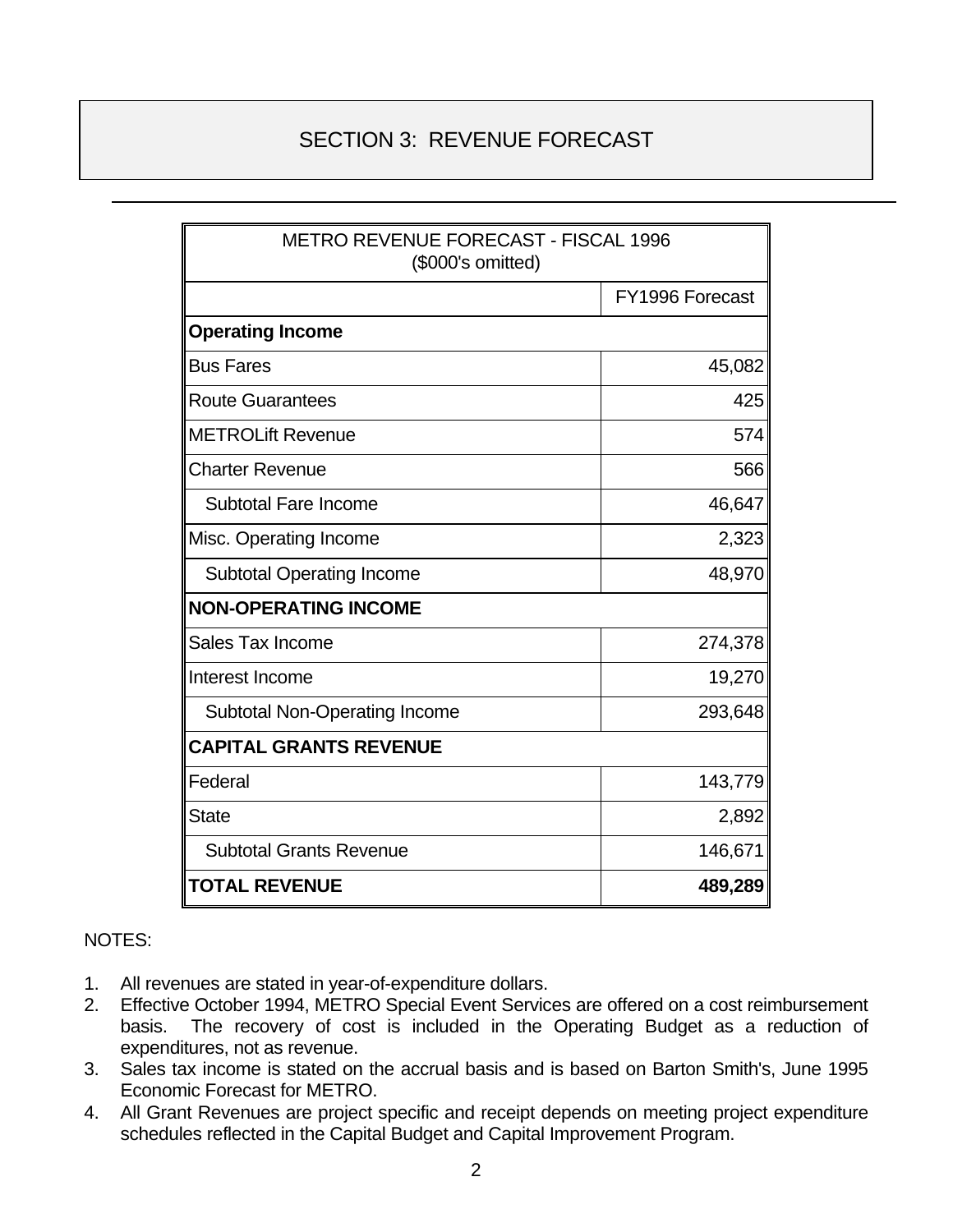SECTION 3: Service Quality Performance Goals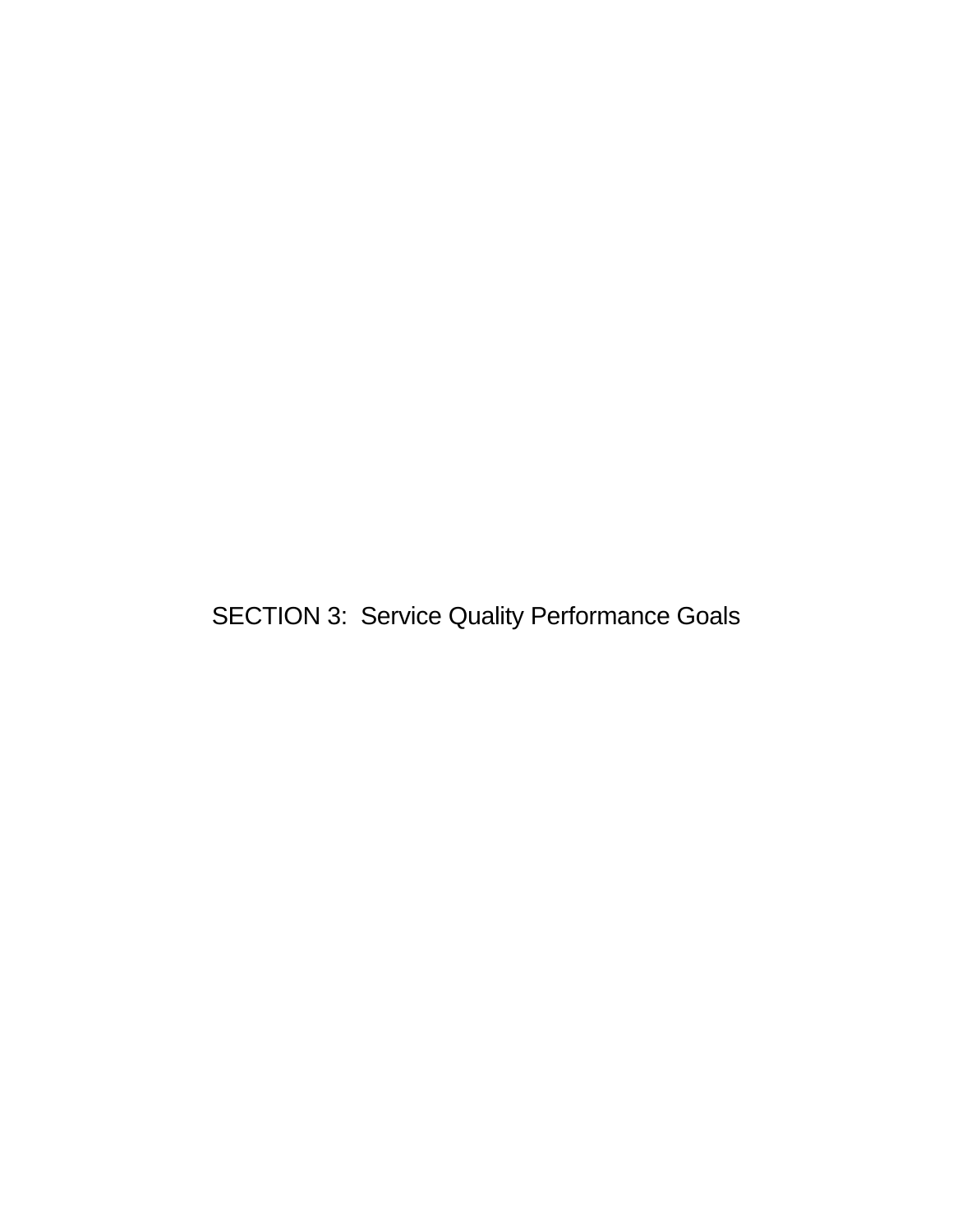## SECTION 3: SERVICE QUALITY PERFORMANCE GOALS

|                                                        | FY1996 Goals |
|--------------------------------------------------------|--------------|
| Accidents Per 100,000 Revenue Miles                    | 1.78         |
| <b>On-time Performance</b>                             | 96.0%        |
| Revenue Miles Between Service Interruptions            | 4,735        |
| Complaints Per 100,000 Passenger Trips                 | 26.2         |
| Incidents Against Persons Per 100,000 Passenger Trips  | 1.00         |
| Incidents Against Property Per 100,000 Passenger Trips | 0.73         |
| <b>INDICATORS WHICH ARE SET BY THE LABOR AGREEMENT</b> |              |
| Vehicle Miles Between Mechanical Road Calls            | 14,000       |
| Accidents Per 100,000 Vehicle Miles                    | 1.6          |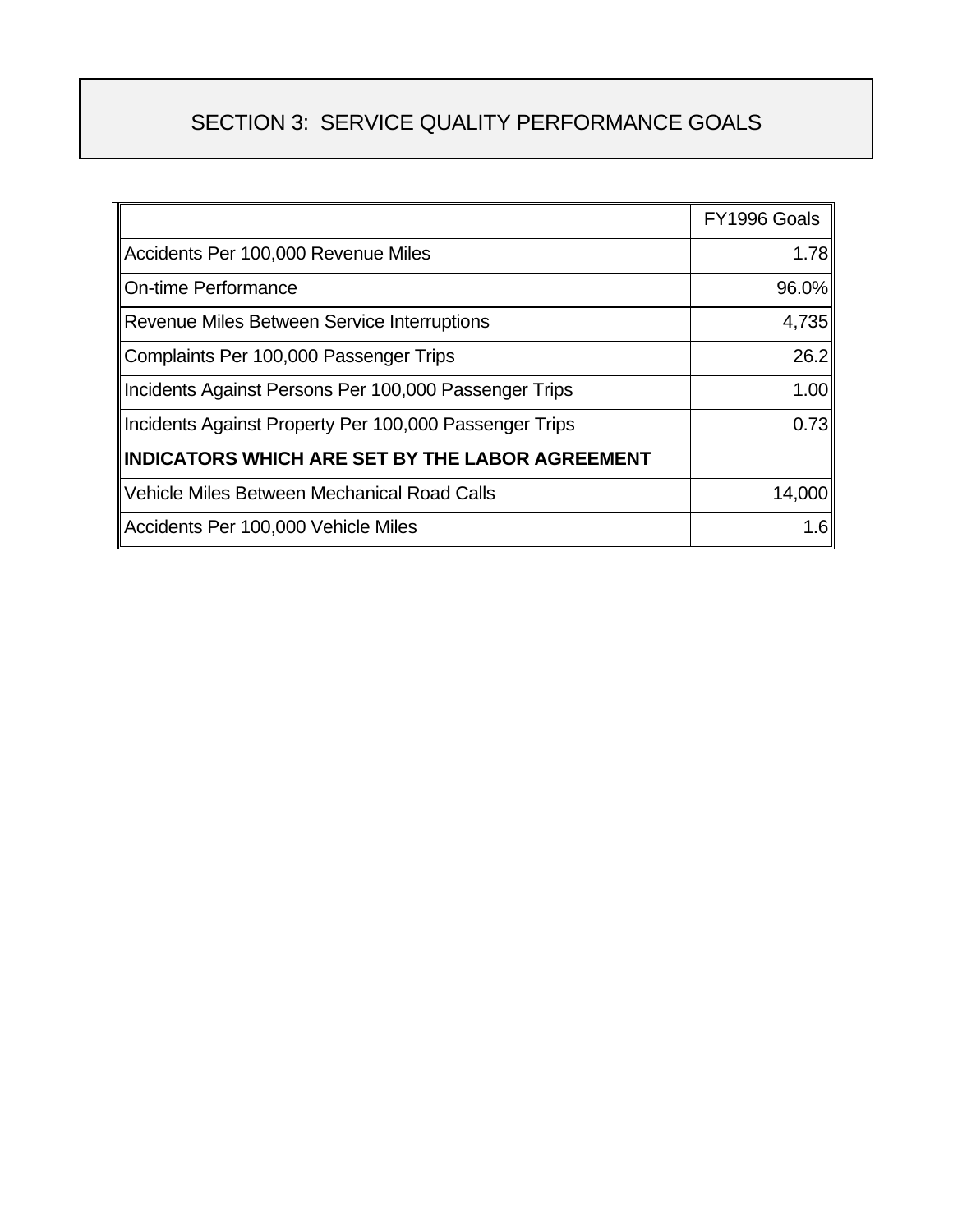### **NOTES: Transit System Quality Performance Statistics**

#### SYSTEM QUALITY

The primary element in the success METRO has had in building a first-rate transit system has been the dedication to QUALITY of our service. METRO has dedicated itself to bringing our transit passengers service that is safe, clean, comfortable, reliable, attractive and economical.

QUALITY INDICATORS: To maintain a sharp focus on quality, a number of quality indicators are tracked, monitored and reported throughout the year. Six of these quality indicators focusing on different aspects of quality transit service are reported to the Board on a monthly basis. Safety is measured using an indicator called "Accidents Per 100,000 Revenue Miles." Timeliness is measured by an indicator called "On-Time Performance." Reliability is measured using an indicator called "Revenue Miles Between Service Interruptions." Customer satisfaction and customer relations are measured using an indicator called "Complaints Per 100,000 Passenger Trips." Personal safety on the transit system is measured using an indicator called "Incidents Against Persons Per 100,000 Trips." The security of METRO's property is measured using an indicator called "Incidents Against Property Per 100,000 Trips."

Two related quality indicators that are used as goals in METRO's labor agreement are also reported monthly. "Vehicle Miles Between Mechanical Road Calls" is a measure of transit reliability, that focuses on those items directly controlled by METRO's Maintenance Department. "Accidents Per 100,000 Vehicle Miles" is a measure of safety, that measures all accidents including METRO buses, whether or not the bus was in revenue service or not.

SETTING FISCAL GOALS: METRO has some of the highest service quality goals in the entire transit industry; but we are always stretching to meet higher goals. METRO sets tighter standards every year through a Board approved formula in which each year's goal is calculated by taking the last three years' actual weighted average results, and then including a 2.0% improvement in that average.

The goals for "On-Time Performance", "Vehicle Miles Between Mechanical Road Calls", and "Accidents Per 100,000 Vehicle Miles" were set in the August 1, 1994 Labor agreement.

#### **DEFINITIONS**

- **Accidents per 100,000 Revenue Miles.** Accidents are defined as passenger injuries or collisions between a revenue vehicle and a fixed object or other vehicle in which there is more than incidental damage. The number of revenue miles operated by METRO and other operators under contract to METRO, including METROLift, in a month is divided by 100,000 and the result is then divided into the number of accidents to arrive at this statistic. METRO's FY1995 goal is 1.94.
- **On-Time Performance.** The percentage of all the METRO buses operating within the **ontime** window over a monthly operating period. Buses are timed daily at a randomized series of checkpoints. A bus is considered early if it leaves from a designated stop any time before the scheduled time, and is considered late if it arrives more than five minutes after the scheduled time. The bus is considered "on-time" if it is within the five minute window. METRO's FY1995 goal is 96.0%. This indicator is set in the Labor Agreement.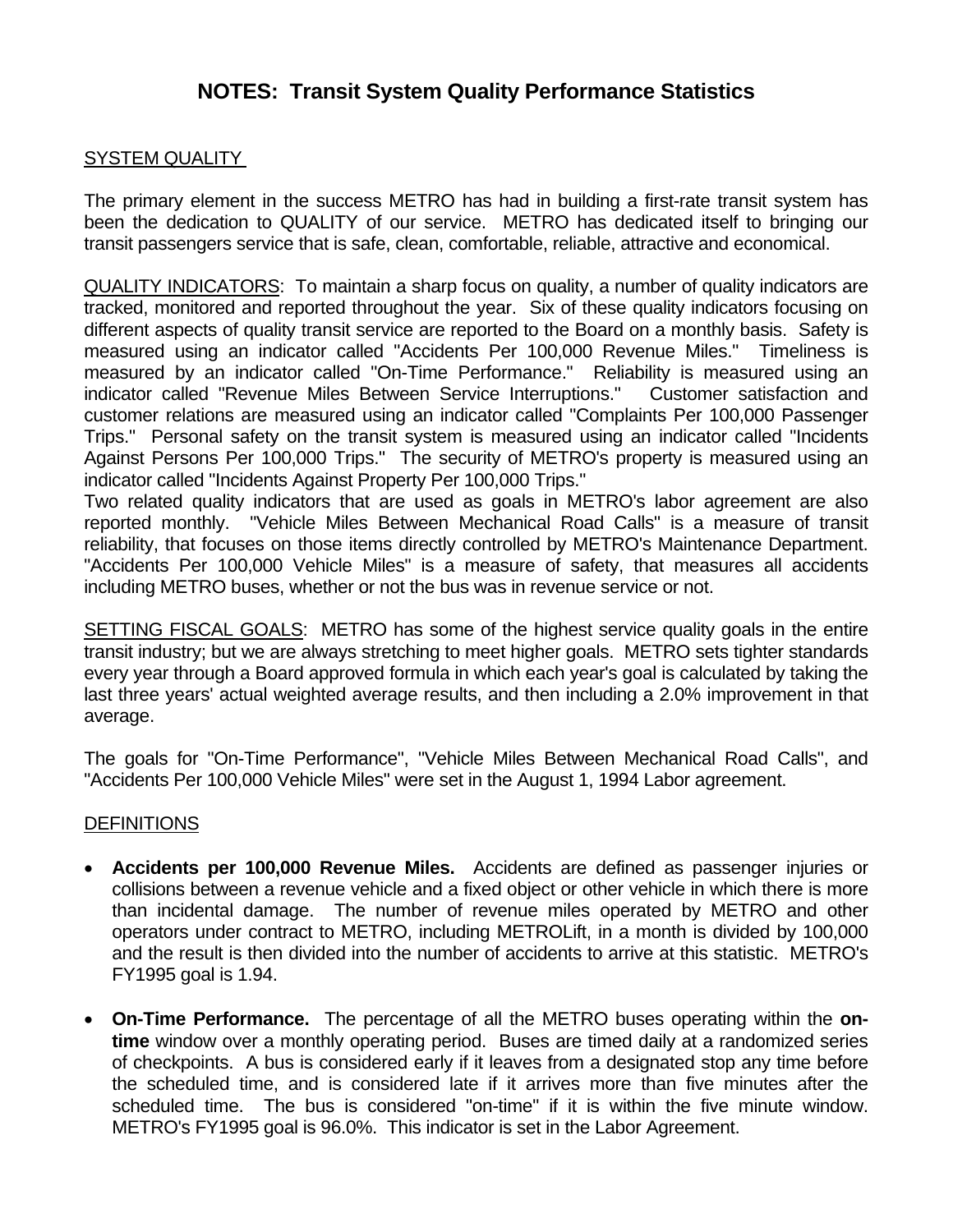- **Revenue Miles Between Service Interruptions.** A service interruption is defined as an incident where bus service is interrupted for more than one minute. The statistic is calculated by dividing the total number of revenue miles during the month by the number of service interruptions. METRO's FY1995 goal is 4,563 miles between service interruption.
- **Complaints per 100,000 Passenger Trips.** The total number of passenger trips is divided by 100,000 and the result is then divided into the number of registered complaints. Complaints are defined as telephone calls or letters written to METRO in which a complaint regarding some facet of METRO service is reported. METRO's FY1995 goal is 24.7.
- **Incidents Against Persons per 100,000 Trips.** A police incident against a person is defined according to categories established in federal crime statistics. This category includes incidents such as assault, but also more minor offenses such as public intoxication and disorderly conduct. These two types of incidents account for a vast majority of the total incidents against persons. The statistic is calculated by dividing the number of passenger trips by 100,000 and then dividing the results into the number of incidents against persons. METRO's FY1995 goal is 1.51.
- **Incidents Against Property per 100,000 Trips.** A police incident against property is defined according to categories established in federal crime statistics. This category includes such incidents as theft and vandalism, and excludes incidents involving bus passenger shelters. The statistic is calculated by dividing the number of passenger trips by 100,000 and then dividing the results into the number of incidents. METRO's FY1995 goal is 0.96.
- **Miles between Mechanical Road Calls.** A road call is defined as an incident where bus service is interrupted for more than one minute due to a maintenance problem. The statistic is calculated by dividing the total number of miles operated by METRO only during the month by the number of road calls. This statistic is useful in assessing mechanic effectiveness since the better they do their job, the greater the distance between mechanical road calls. This indicator goal is set in the August 1, 1992 Labor Agreement as 14,000.
- **Accidents Per 100,000 Vehicle Miles.** The total number of miles operated by METRO only in a month is divided by 100,000, and then the result is divided into the number of accidents. Accidents are defined as passenger injuries or collisions between a METRO bus and a fixed object or other vehicle in which there is more than incidental damage. This indicator goal is set in the August 1, 1994 Labor agreement at 1.60.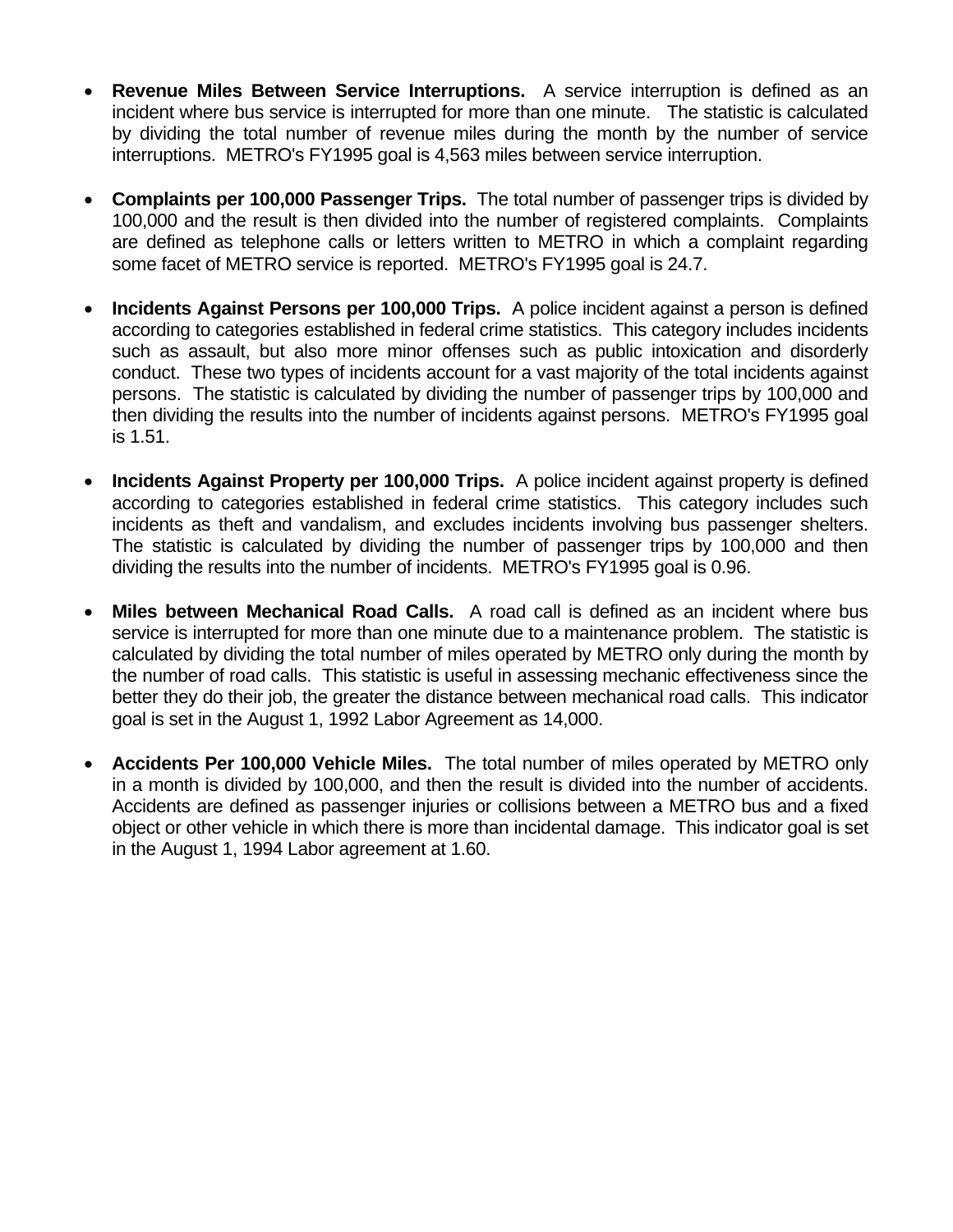SECTION 3: Cost Effectiveness Performance Goals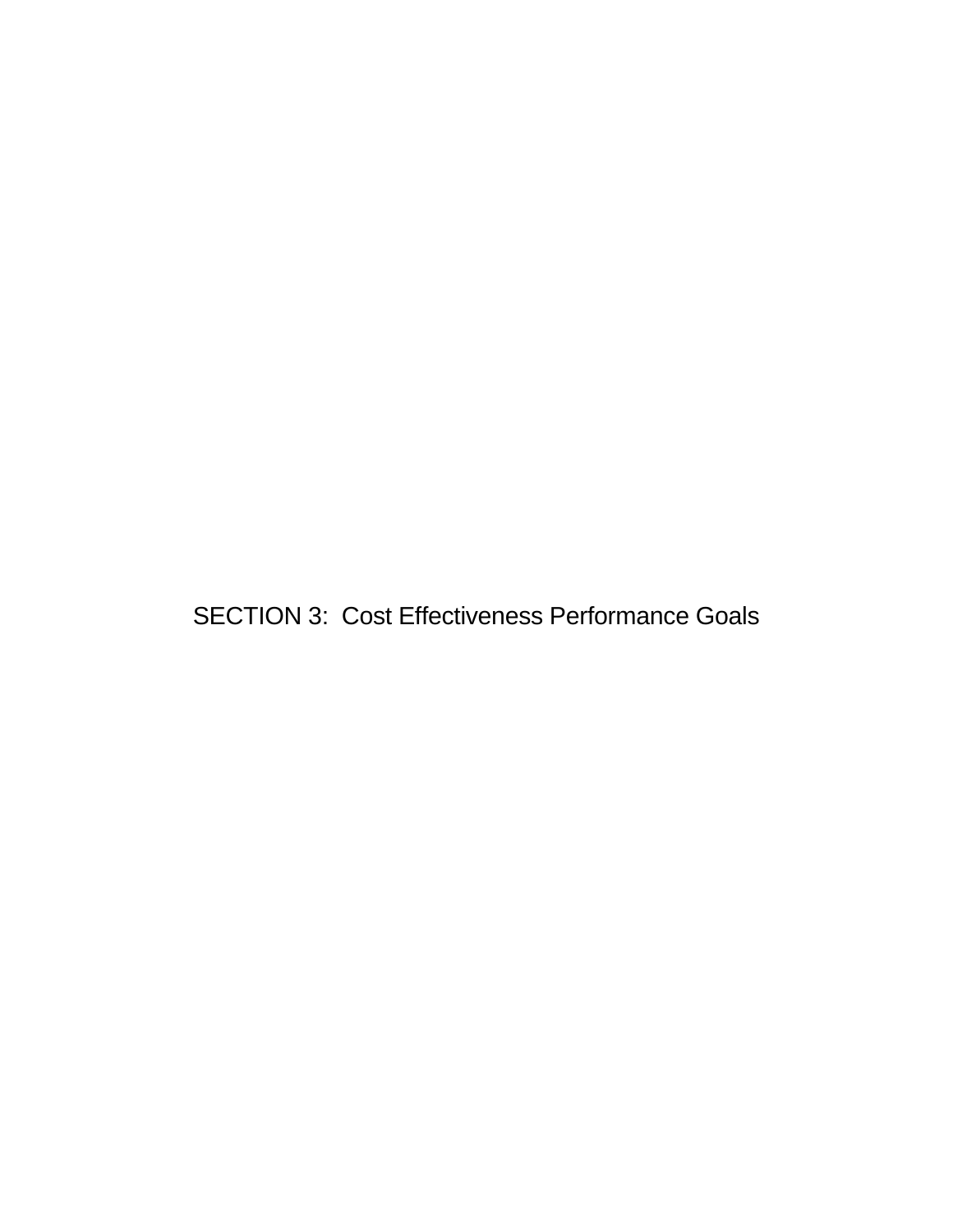# SECTION 3: COST EFFECTIVENESS

## PERFORMANCE GOALS

|                                       | FY1996 Goals      |
|---------------------------------------|-------------------|
| Fare Recovery - Transit               | 18.7%             |
| Subsidy Per Passenger Mile - Transit  | 43.3 $\phi$       |
| Subsidy Per Passenger Trip - Transit  | \$3.33            |
| Cost Per Passenger Mile:              |                   |
| Transit                               | 53.3 $\phi$       |
| <b>Total Transit &amp; Transitway</b> | 43.3 <sub>¢</sub> |
| Cost Per Revenue Mile - Transit       | \$5.56            |
| <b>Vehicle Capacity Utilization</b>   | 23.6%             |
| <b>Operator Absenteeism</b>           | 6.0%              |

#### NOTES:

- 1. All costs are expressed on a full cost basis in year-of-expenditure dollars. Full cost basis = total departmental costs + depreciation + gain/loss on disposal of fixed assets.
- 2. The Fare Recovery Ratio Transit EXCLUDING depreciation and gain/loss on disposal of fixed assets FY1996 GOAL is 23.7%.
- 3. METRO excludes Traffic Management expenses from total transit costs in these statistics, since these relate to congestion management activities involving automobiles rather than the bus system.
- 4. Cost Effectiveness & Productivity Definitions

**Fare recovery ratio - transit.** The percentage of transit costs (departmental and support expenses plus depreciation) that are paid by passenger fares, including cash fares, pass sales income, route guarantees, METROLift and charter revenue. This value is calculated by dividing transit fares and revenues by transit costs. It excludes special event revenue beginning in FY1995.

• **Subsidy per passenger mile - transit.** The net cost borne by taxpayers to move a transit passenger one mile. It is calculated by subtracting bus revenues from transit costs (departmental and support expenses plus depreciation) and then dividing by the number of transit passenger miles.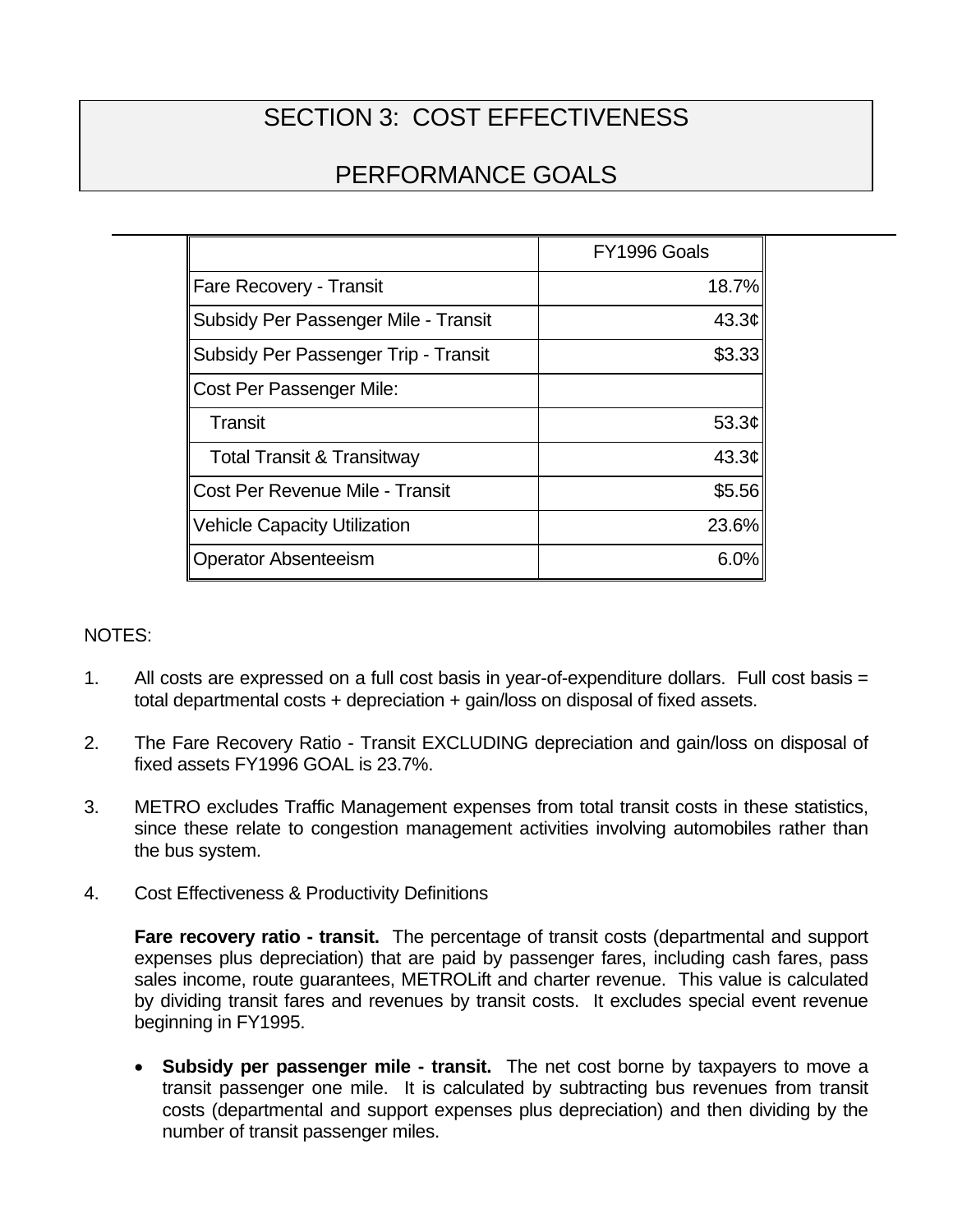- **Subsidy per passenger trip transit.** Total transit cost less bus fares equal total transit subsidy. This represents revenues from sales tax, interest income and operating income and grants used to fund the transit system.
- **Cost per passenger mile transit.** The average cost of moving a transit passenger one mile. It is calculated by dividing total transit costs (departmental and support expenses plus depreciation) by total transit passenger miles.

**Cost per revenue vehicle mile - transit.** The total cost for providing a unit (revenue mile) of transit service. This value is calculated by dividing the total transit cost (departmental and support expenses plus depreciation) by transit revenue miles.

- **Vehicle capacity utilization.** The percentage of in-service, fixed route bus capacity that is used by passengers. This value is calculated by dividing passenger miles by capacity miles, which are revenue miles multiplied by the average bus capacity, including both seated and standing passenger capacity, consistent with METRO's service standards.
- **Operator Absenteeism.** The "Operator Absenteeism" percentage is the ratio of total unscheduled operator absentee hours divided by total scheduled operator hours. Included in unscheduled operator absentee hours are hours charged to: sick leave, excused leave, a "miss", suspension hours, funeral leave, doctor's appointment, jury duty, union business (other than Union Officers on full-time leave), and military leave.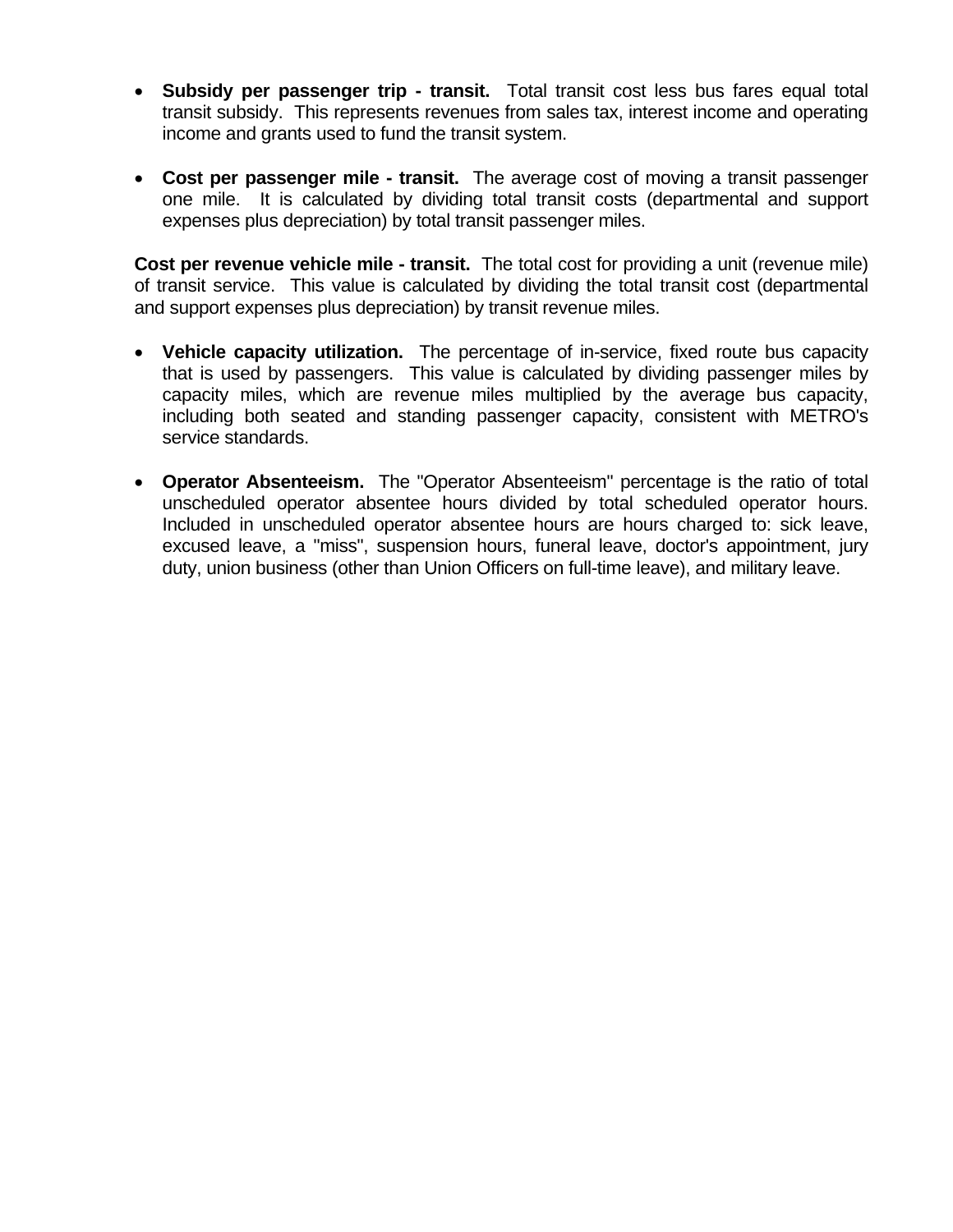SECTION 3: Composite Statement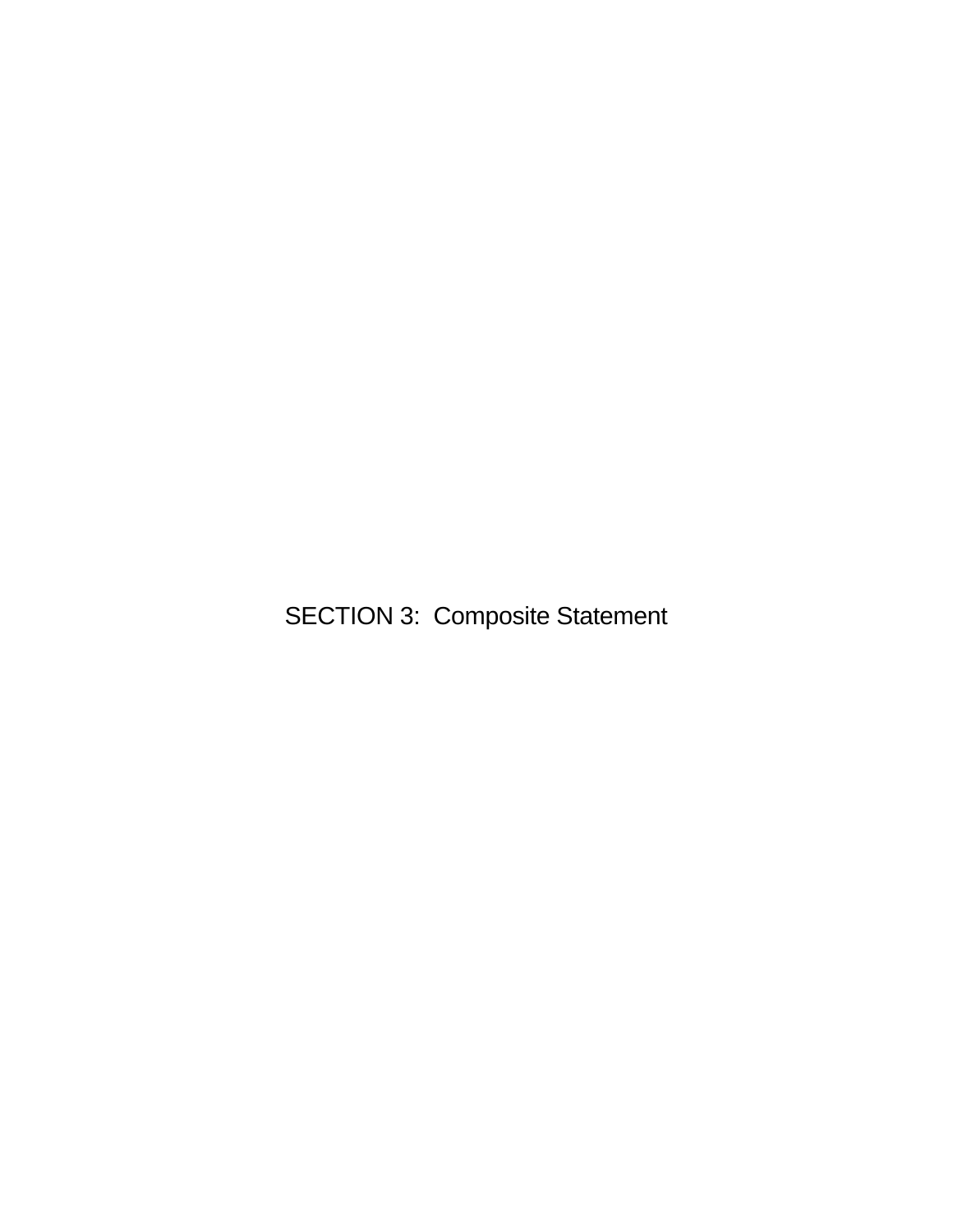# SECTION 3: COMPOSITE STATEMENT

| (\$000 omitted)                                                                                                                                              |                                                      |                                                 |  |  |
|--------------------------------------------------------------------------------------------------------------------------------------------------------------|------------------------------------------------------|-------------------------------------------------|--|--|
|                                                                                                                                                              | FY1995<br>Estimate                                   | FY1996<br>Forecast                              |  |  |
| <b>GROSS INCOME</b><br><b>Bus Fares</b><br>Sales tax income (accrual basis)<br>Interest income<br>Other operating income & grants<br><b>TOTAL</b>            | 45,489<br>257,001<br>19,914<br><u>475</u><br>322,879 | 46,647<br>274,374<br>19,270<br>2,323<br>342,614 |  |  |
| <b>OPERATING EXPENSES - TRANSIT</b><br>Department & support expenditures<br>Depreciation expense<br>Gain/loss on disposal of fixed assets<br><b>SUBTOTAL</b> | 191,828<br>51,366<br>97<br>243,291                   | 197,110<br>52,393<br>250<br>249,753             |  |  |
| <b>OPERATING EXPENSES - TRAFFIC MANAGEMENT</b><br>Department & support expenditures<br>Depreciation expense<br><b>SUBTOTAL</b>                               | 11,579<br>5,861<br>17,440                            | 10,300<br>5,890<br>16,190                       |  |  |
| <b>TOTAL OPERATING EXPENSES</b>                                                                                                                              | 260,731                                              | 265,943                                         |  |  |
| GROSS INCOME LESS TOTAL OPERATING EXPENSES<br>= NET INCOME AVAILABLE FOR CAPITAL<br><b>EXPENDITURES</b>                                                      | 62,148                                               | 76,671                                          |  |  |
| + depreciation<br>+ gain/loss on disposal of fixed assets<br><b>SUBTOTAL</b>                                                                                 | 57,227<br><u>97</u><br>$\overline{57,324}$           | 58,283<br>250<br>58,533                         |  |  |
| <b>CURRENT YEAR CASHFLOW AVAILABLE FOR CAPITAL</b><br>REPLACEMENTS AND ADDITIONS                                                                             | 119,472                                              | 135,204                                         |  |  |
| + Federal/State capital grants collected                                                                                                                     | 63,034                                               | 146,671                                         |  |  |
| TOTAL CASH FLOW AVAILABLE FOR CAPITAL<br>REPLACEMENT AND ADDITIONS                                                                                           | 182,506                                              | 281,875                                         |  |  |
| - capital expenditures                                                                                                                                       | 219,378                                              | 420,510                                         |  |  |
| <b>CURRENT YEAR CASH FLOW FOR FUTURE CAPITAL</b><br>EXPENDITURES INCLUDING REPLACEMENTS AND<br><b>OPERATING EXPENDITURES</b>                                 | $-36,872$                                            | $-138,635$                                      |  |  |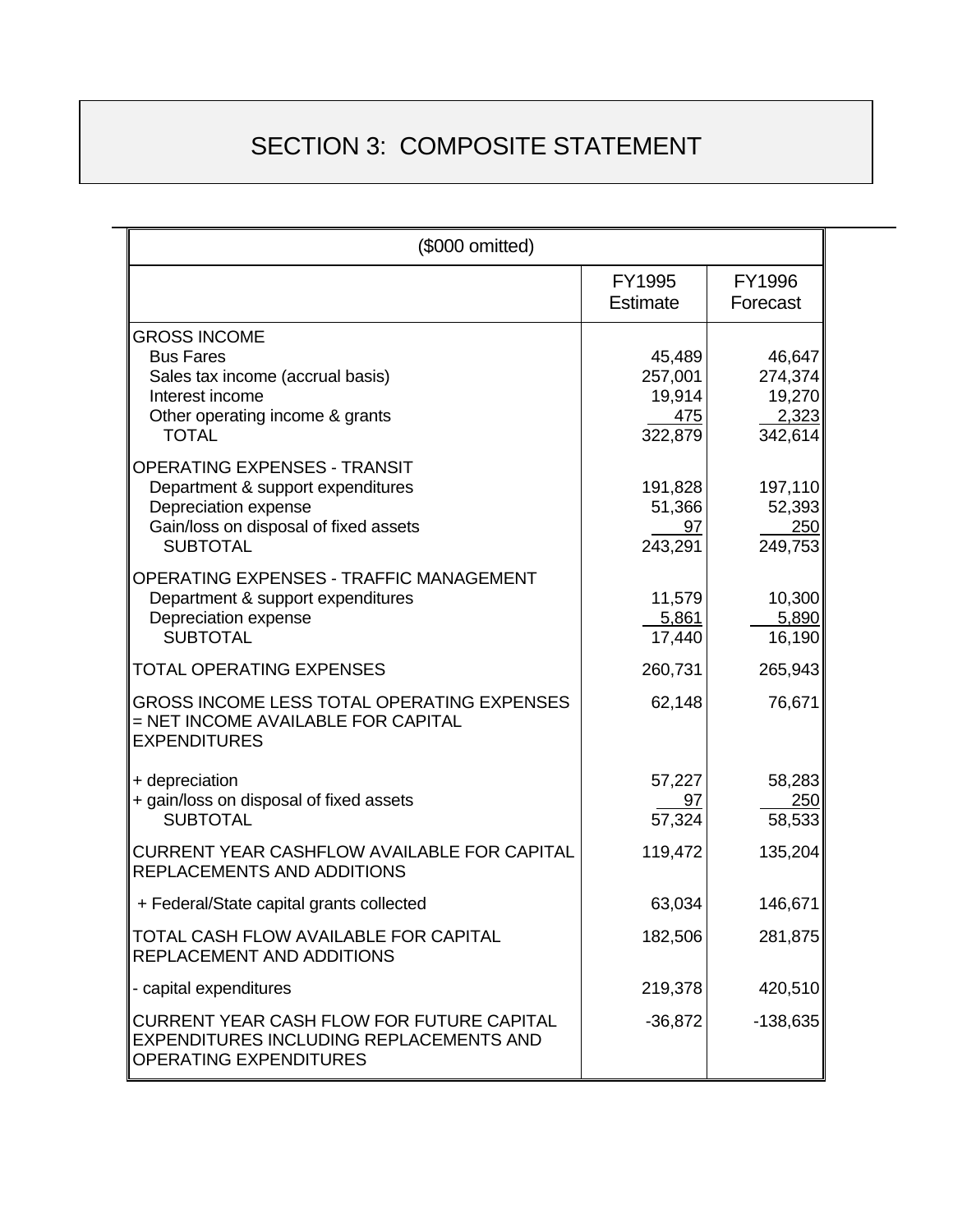#### NOTES:

- 1. All data in year-of-expenditure dollars.
- 2. Operating expenses Transit and Traffic Management exclude the \$5 million operating contingency in FY1995 and FY1996. Because any allocation between transit and traffic management would be arbitrary and it is not expected that the FY1995 operating contingency will be needed.
- 3. Capital expenditures include a \$5 million capital contingency in FY1996.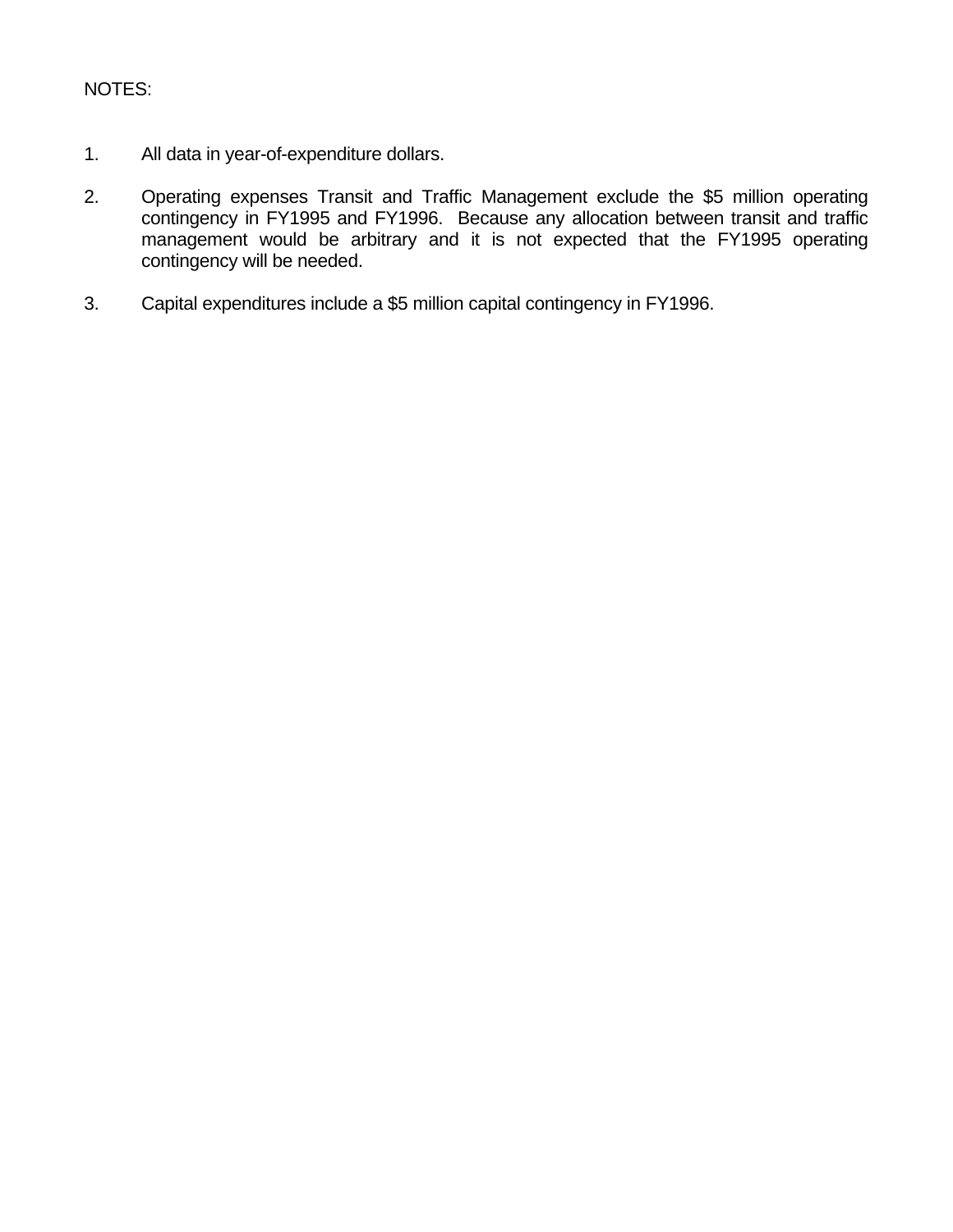SECTION 3: Cash Flow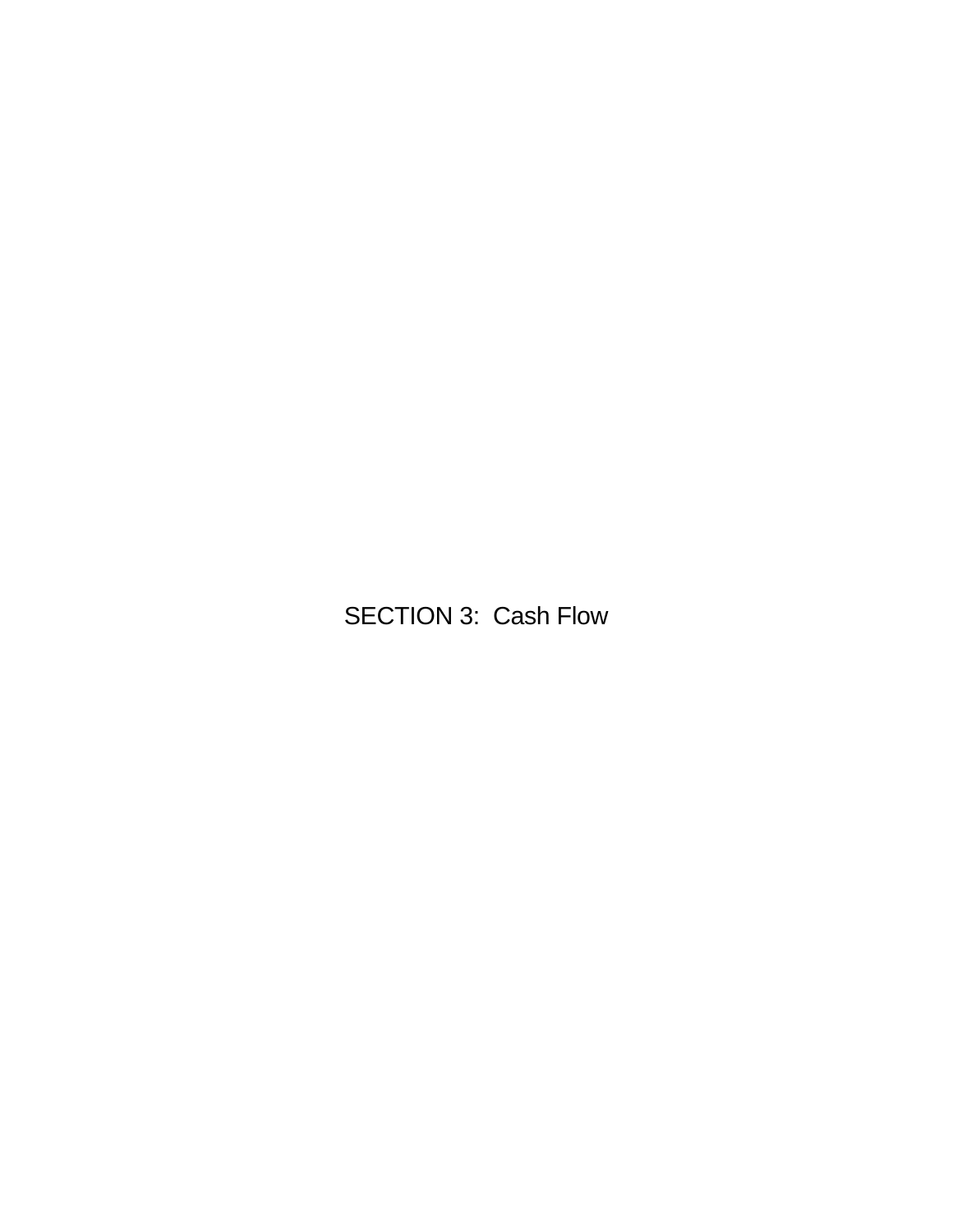# SECTION 3: CASH FLOW

As the Board was informed at the August Committee meetings, METRO now expects that Federal Formula Funds (Section 9), previously forecast for FY1996 award, will be reduced by 40%. It would not be prudent in our financial forecasting to assume that this is a one-time decrease, with restoration expected in FY1997.

Accordingly, the preliminary cash flow scenario presented to the Board in June (#432-B) has been modified to reflect a 40% reduction in Federal Formula Funds for each year FY1996-2010. This created a revenue decrease of \$16-20 million per year and threw the cash flow out of balance, creating significant borrowing.

Also, since June the preliminary cash flow has been updated as follows:

- Increase in forecast sales tax income due to continued better results than forecast for FY1995.
- Decrease in forecast fare income to reflect lower weighted average fares due to more passengers taking advantage of deep discounts, such as the weekly passes, and continued loss of park & ride passengers.
- Adjustments to all capital categories reflecting final estimates for FY1995 and the FY1996 Capital budget.
- Adjustments to FY1995 operating expenses reflecting the expectation that the FY1995 operating contingency will not be required.
- Adjustment in capital expenditures and formula grants to reflect restructuring of 1801 Main acquisition.

To offset the borrowing, a number of capital projects have been rescheduled to a later date. Attached is a list of the projects rescheduled and the changes in capital spending cash flow. The bulk of the changes occurred in the Regional Bus Plan where projects, which were 100% locally financed and not tied directly to other projects, were rescheduled. Additionally, the LNG component on current bus procurements that have been switched to diesel was rescheduled. Finally, there has been a delay in starting several bus procurements and these have been rescheduled also. The Formula Grant Funds associated with these projects were also rescheduled.

Based on the rescheduling, the cash flow model has been re-balanced with no borrowing. This result is documented in cash flow scenario #434, a copy of which follows.

The cash flow model continues to be very tight with the low year still in FY1999 and the assumptions regarding the sale of surplus METRO property prior to the end of FY1999 remain in the model.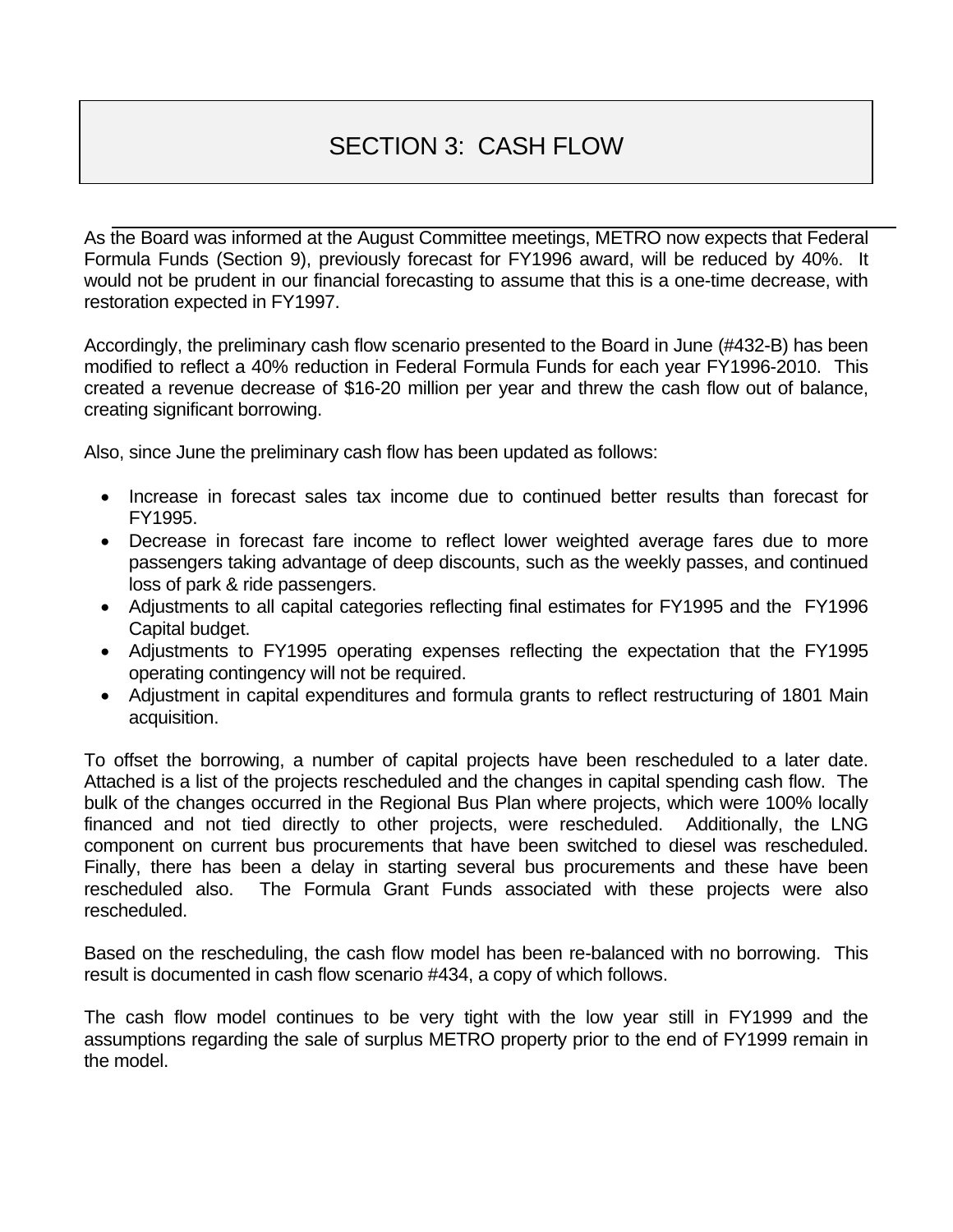SECTION 4: FY1996 OPERATING BUDGET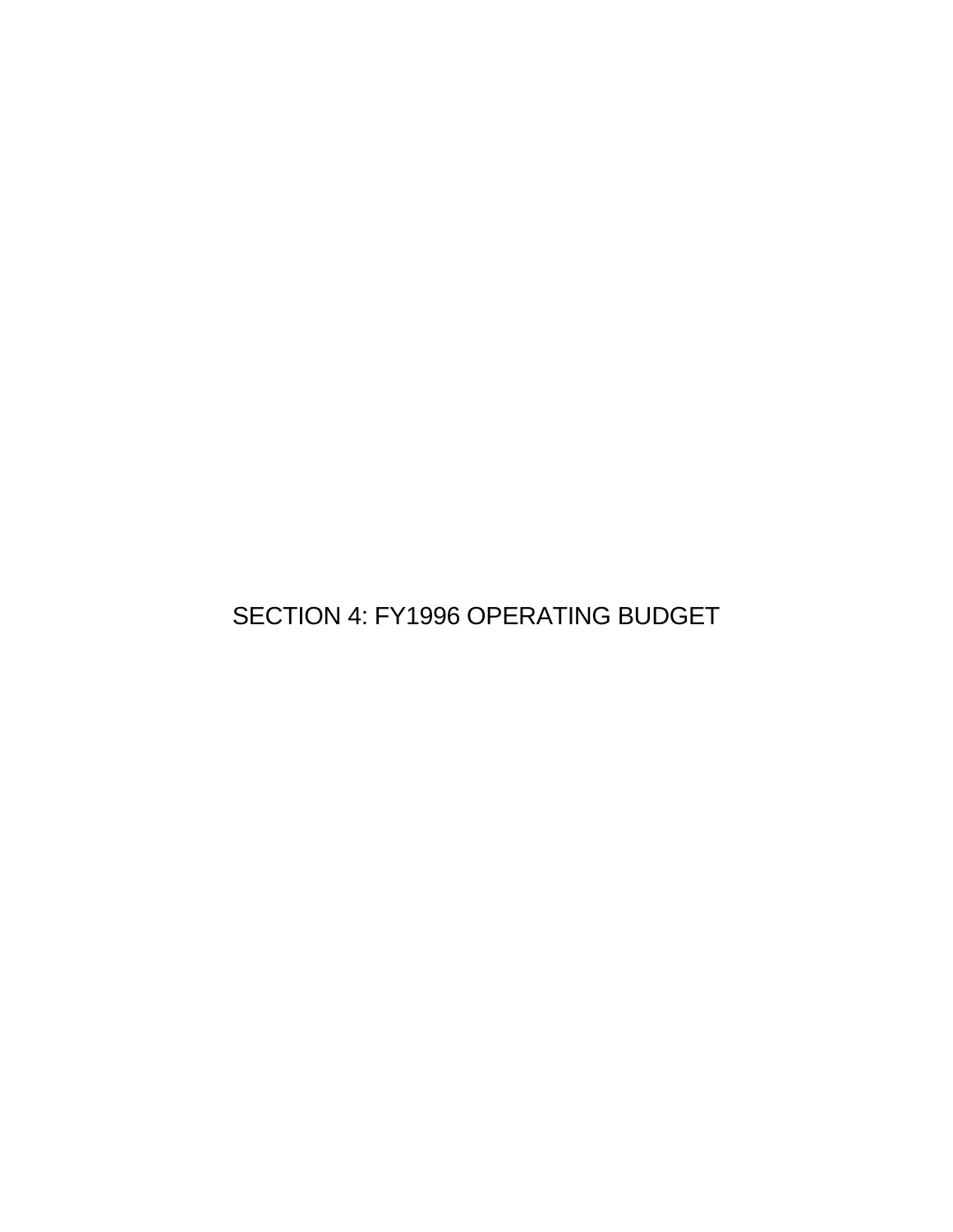## SECTION 4: INTRODUCTION/DISCUSSION

#### **Service Expansion**

The primary product of METRO's transit system is the delivery of high quality bus services. The amount of bus services to be delivered is defined by the Transit Services Program approved by the Board in August 1995.

From the public's point of view, service is primarily measured in revenue miles. The following table shows the forecast revenue miles in Fiscal 1996:

| <b>ANNUAL REVENUE MILES</b>  |                                |                              |                      |          |
|------------------------------|--------------------------------|------------------------------|----------------------|----------|
| <b>Service Category</b>      | <b>FY95</b><br><b>Estimate</b> | <b>FY96</b><br><b>Budget</b> | <b>Difference</b>    |          |
|                              |                                |                              | Rev.<br><b>Miles</b> | %        |
| Local                        | 28,774,340                     | 29,215,861                   | 441,521              | 1.5%     |
| <b>Express</b>               | 2,711,783                      | 2,550,236                    | $-161,547$           | $-6.0\%$ |
| Park & Ride                  | 5,840,715                      | 5,891,828                    | 51,113               | 1.0%     |
| <b>Total Fixed Route</b>     | 37,326,838                     | 37,657,925                   | 331,087              | 1.0%     |
| <b>METROLift</b>             | 6,767,648                      | 6,981,427                    | 213,779              | $3.2\%$  |
| <b>Special Event/Charter</b> | 310,805                        | 322,590                      | 11,785               | $3.8\%$  |
| <b>Total Bus System</b>      | 44,405,291                     | 44,961,942                   | 556,651              | 1.3%     |

NOTE: This estimate excludes revenue miles for privatized experimental services as these will not be operated by METRO nor use METRO-owned vehicles. METRO's cost in this case is its estimated subsidy payments which are included in the Operating budget.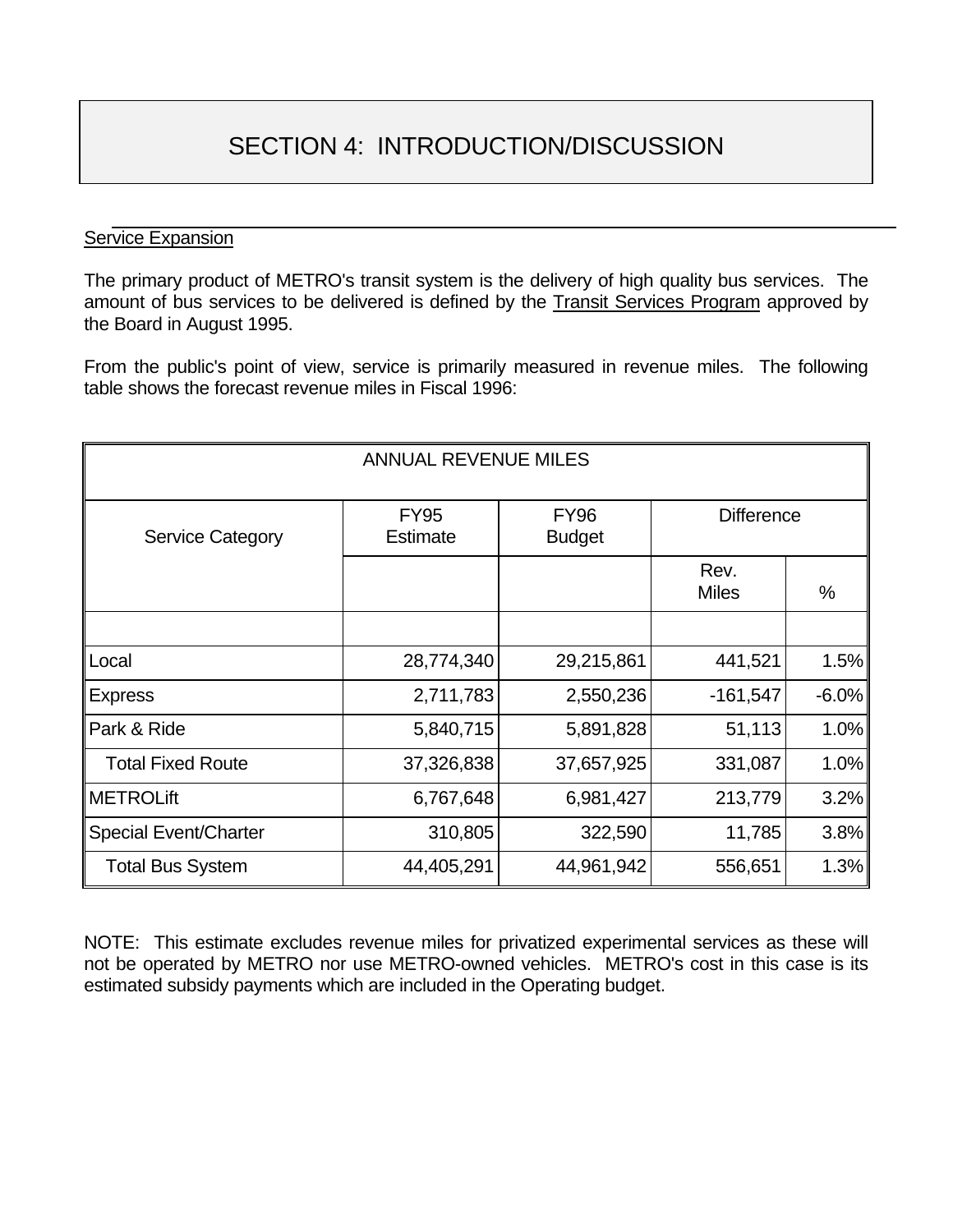#### Cost Effectiveness Improvements - Staff Reductions

In 1993, Booz-Allen and the Board endorsed an increased effort for METRO to improve its cost effectiveness. Pursuant to the Board's wishes, nonunion staff positions have already been reduced in three exercises as follows:

|                         | Number of<br>Position<br>Eliminations | Total<br>Salary/Wages<br>Eliminated (1) | <b>Total Fringe</b><br><b>Benefits</b><br>Eliminated (1) | <b>Total FY96</b><br>Budget \$<br>Saved (1) |
|-------------------------|---------------------------------------|-----------------------------------------|----------------------------------------------------------|---------------------------------------------|
| Booz-Allen 04/01/93     | $35 $ \$                              | 1,448,391                               | 43\$<br>\$                                               | 1,883,908                                   |
| FY94 Budget Preparation | 21                                    | 940,905                                 | 282,272                                                  | 1,223,177                                   |
| FY95 Budget Preparation | 46                                    | 1,819,157                               | 545,747                                                  | 2,364,904                                   |
| Total                   | $102$  \$                             | 4,208,453                               | $1,263$ \$                                               | 5,471,989                                   |

(1) Salary/wages/fringe benefits are stated in FY1996 dollar equivalents. (Fringe benefit rate at 30% of total salaries.)

As a continuation of this effort over the past few months, METRO has reduced non-union positions by an additional 102. These staff position reductions represent an additional savings of \$3,850,783 salaries and wages and \$1,155,235 fringe benefits for a total of \$5,006,018.

Thus, over the past 29 months, METRO staff positions have been reduced by a total of 204 positions, saving \$10,478,007 in the FY1996 budget.

The distribution of the latest 102 position reductions and the resulting FY1996 savings is as follows:

| Department                    | Position<br><b>Reductions</b> | FY96 Budget \$ Saved |
|-------------------------------|-------------------------------|----------------------|
| <b>Operations</b>             | -9                            | $-515,970$           |
| Maintenance                   | $-26$                         | 1,080,300            |
| <b>Ridership Development</b>  | -6                            | $-282,858$           |
| <b>Public Affairs</b>         | $-2$                          | $-100,360$           |
| <b>Total Transit Services</b> | $-43$                         | $-1,979,488$         |
| Capital & Long Range Planning | $-10$                         | $-528,450$           |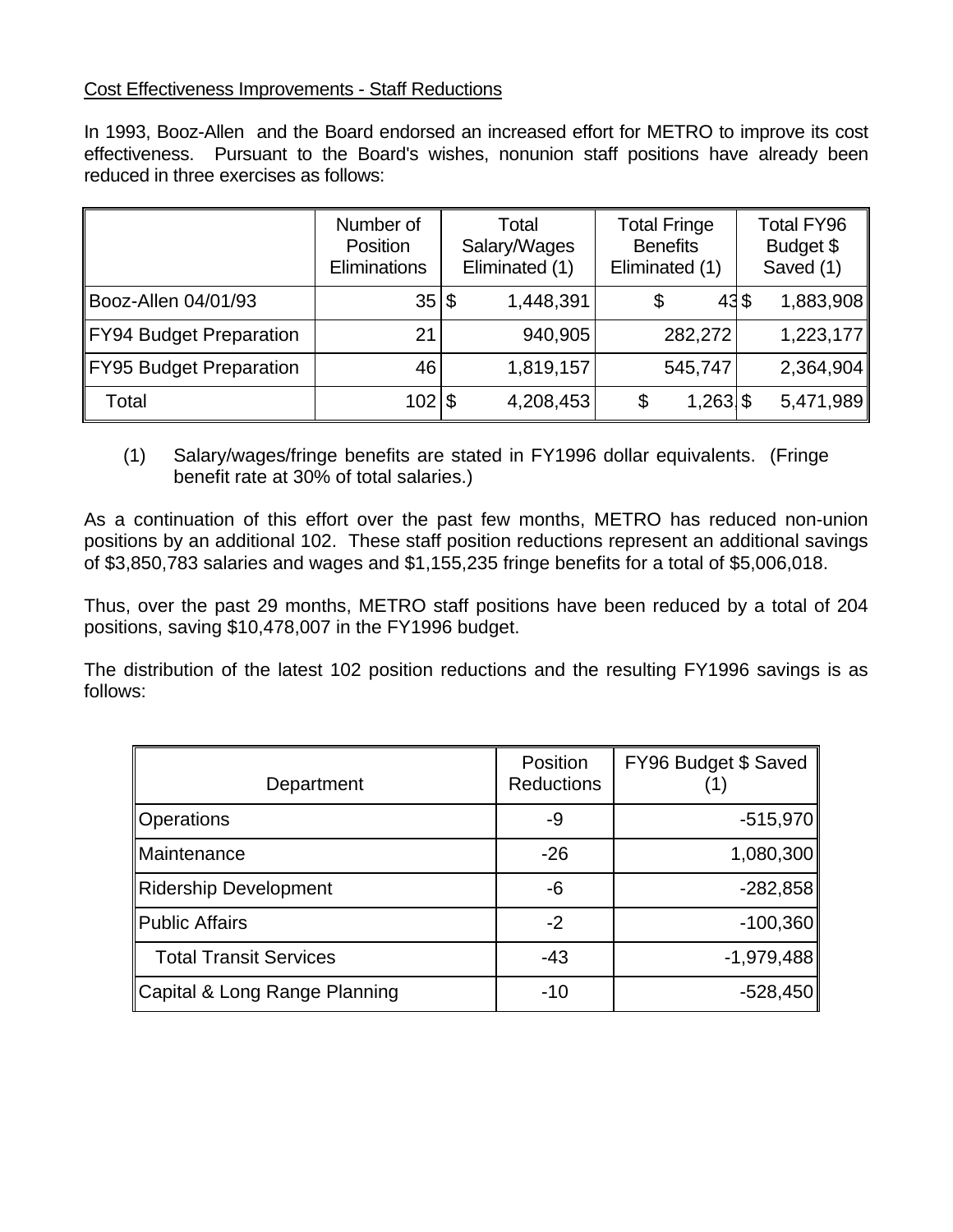| Department                                         | <b>Position</b><br>Reduction | FY96 Budget \$ Saved |
|----------------------------------------------------|------------------------------|----------------------|
| <b>Engineering, Construction &amp; Real Estate</b> | -9                           | $-561,470$           |
| Traffic Management                                 | $-21$                        | $-824,590$           |
| <b>Total Capital &amp; Traffic Management</b>      | $-40$                        | $-1,914,510$         |
|                                                    |                              |                      |
| Human Resources                                    | -5                           | $-303,030$           |
| <b>Finance &amp; Administration</b>                | -8                           | $-429,910$           |
| Executive Office                                   | $-5$                         | $-316,940$           |
| Board                                              | $-1$                         | $-62,140$            |
| <b>Total Authority</b>                             | $-102$                       | $-$ \$5,006,018      |

(1) Total salaries FY1996 plus fringe benefits at 30%.

There are no new full-time salaried positions in the FY1996 Operating budget. However, the Operating budget does reflect the following labor changes:

Operators:

 decrease in full-time positions over the year -35, (increase of 11.5 full-time equivalents) increase in part-time expressed as full-time equivalents +22 net change = increase of 33.5 full-time equivalents

Mechanics & Cleaners:

increase of 7 cleaners, decrease of 11 mechanics for net decrease -4

 METROLift telephone Operators: increase in part-time expressed as full-time equivalents +5

Net change non-salaried in full-time equivalents +34.5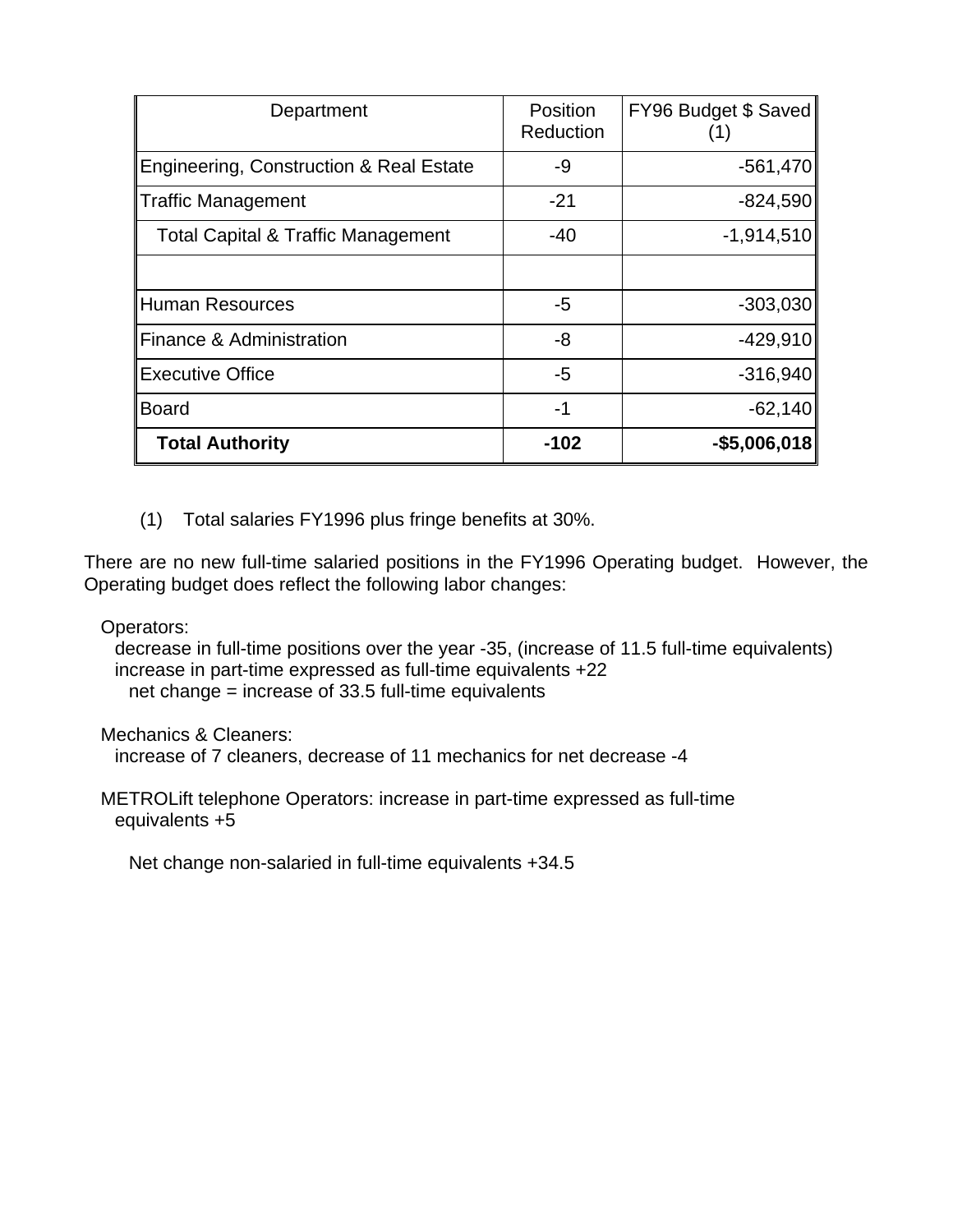#### Technical Notes Regarding FY1996 Operating Budget Format

| FY1995 total Operating budget                                         | \$208,407,000 |
|-----------------------------------------------------------------------|---------------|
| + inflation (4.32% per Barton Smith forecast<br>for METRO, June 1995) | 9,003,000     |
| - labor savings                                                       | 5,000,000     |
| FY1996 target Operating budget                                        | \$212,410,000 |

#### A. Formula for calculating FY1996 Operating budget cap

B. The METRO Operating Budget is complied as follows:

All Labor is put into one pot along with all the cost of supporting that labor (e.g. insurance, space, utilities, etc.). Additionally, the direct costs for operating the bus system and the support vehicle fleet are added to the pot (fuel, tires, batteries, etc.). Additionally, some functions related to the use of labor and materials for capital projects are added to the pot, even though they end up in capital. (E.g. engine and transmission rebuilds and purchased replacements). This pot is labeled Total Gross Operating Expenses.

From the pot, METRO allocates costs, on a full cost basis, into three areas:

· Transit = full cost of operating, maintaining, and securing the bus system including Local, Express, Park & Ride, METROLift, Special Events, Charter and Experimental (METROVan, FasTrack, Subscription Bus).

· Traffic Management = full cost of congestion management activities including operation and enforcement on the HOV System, freeway traffic management, special event and major activity center traffic management, and operation of the TRANSTAR center.

· Capital = METRO's labor and support costs to plan, manage, and implement the Capital Improvement Program.

The sum of the transit and traffic management areas = the operating budget. The cost allocated to capital is combined with contract/purchased services and construction to produce total capital project cost = the capital budget.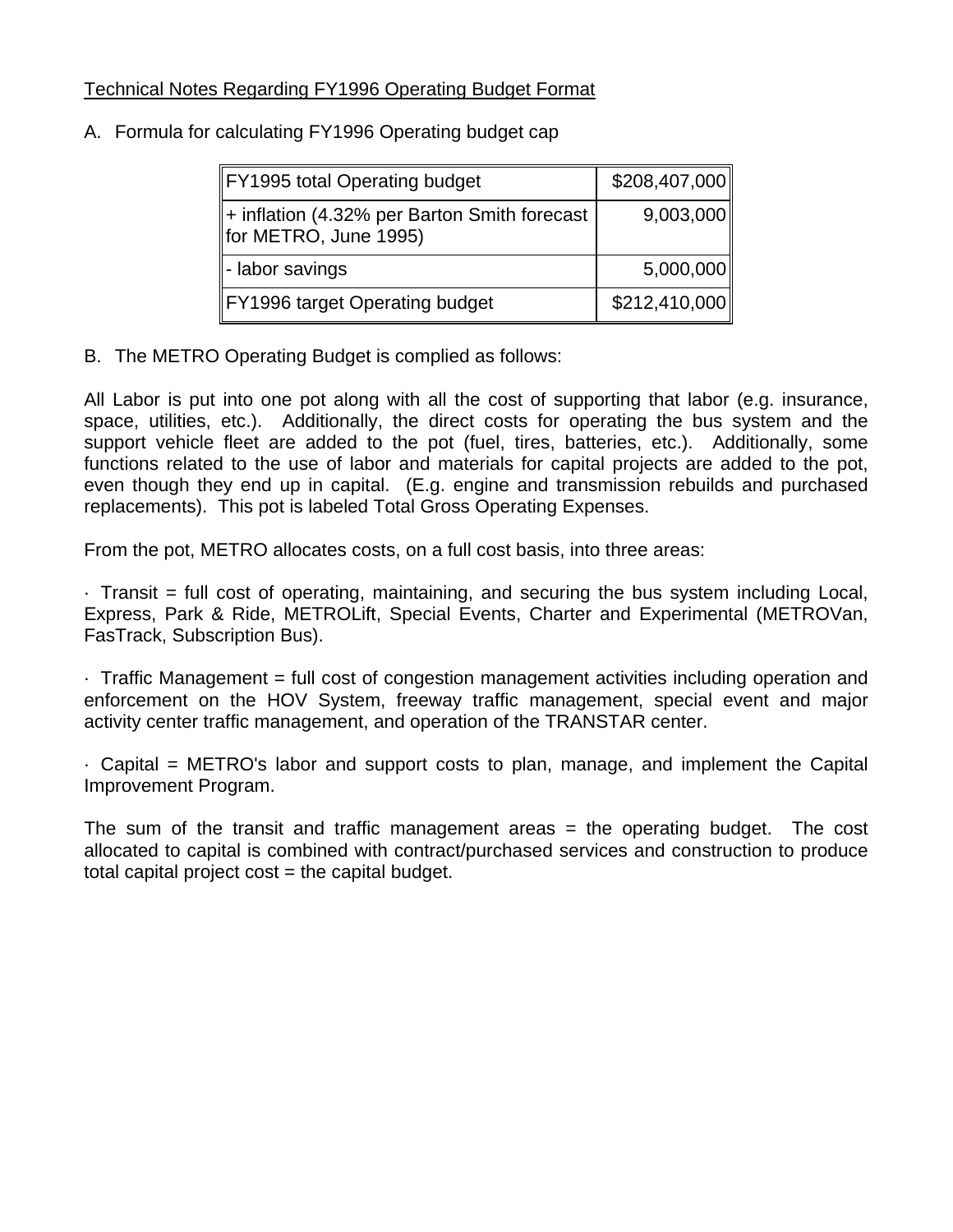

C. The METRO Operating Budget contains a contingency of \$5,000,000. The purpose of this contingency is to fund cost increases due to unexpected movement in the market prices for resources, to adjust for small quantity variations in forecast required resources, and to fund service augmentation generated by a growth in ridership that was not forecast. The authority has a long history of spending the contingency only when necessary and more often than not returns most of it. The contingency provides for a small degree of management flexibility and tends to prevent frequent budget adjustment requests to the Board.

D. In the expenditure summary there are three components shown for labor costs:

- · Direct wages union and hourly time spent working
- · Direct salaries salaried time spent working

· Fringe benefits — that portion of union, hourly and salaried time spent not working (sick, vacation, holiday, excused absences) and usual fringes (FICA, health insurance, worker's compensation, etc.)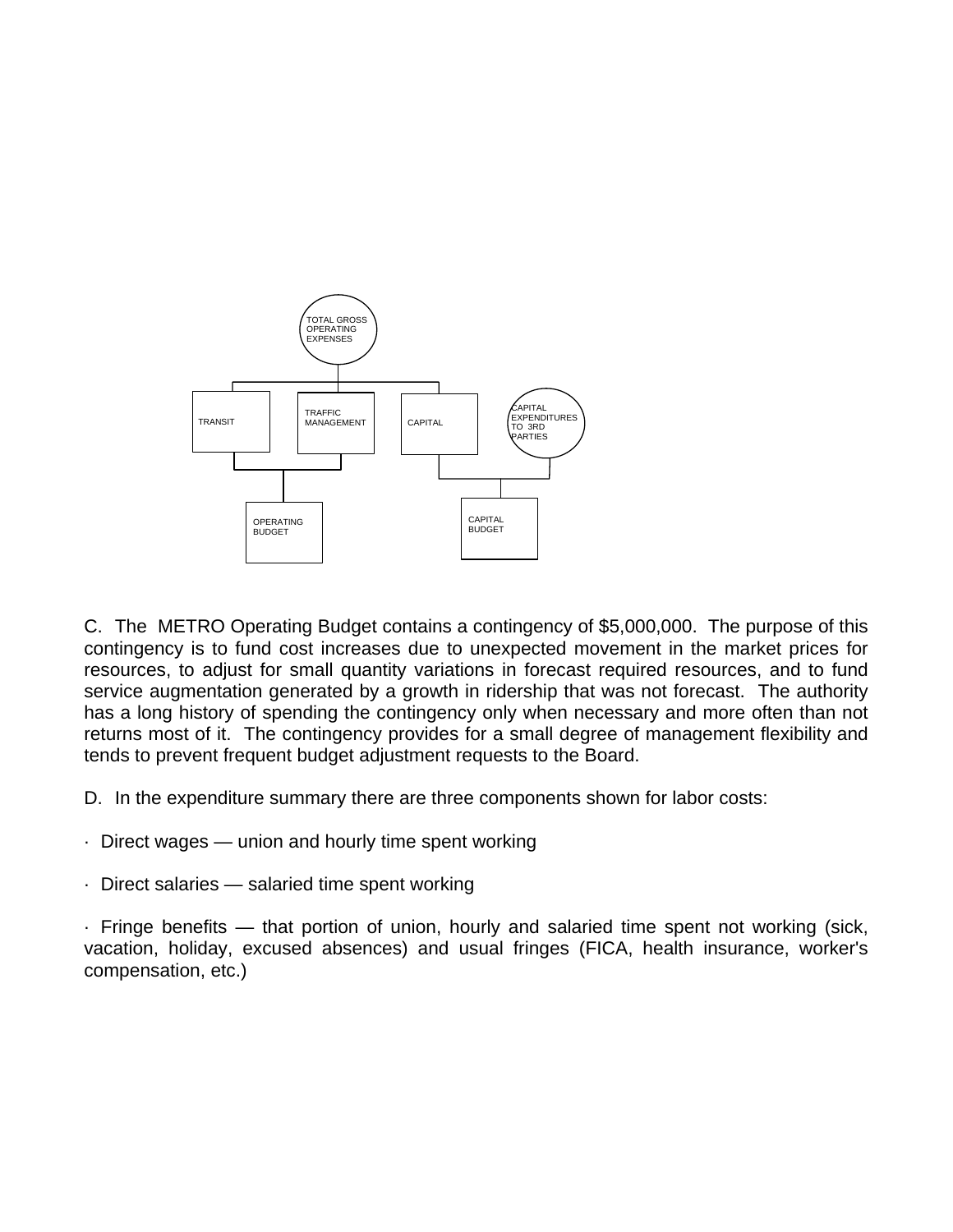SECTION 4: Summary for Authority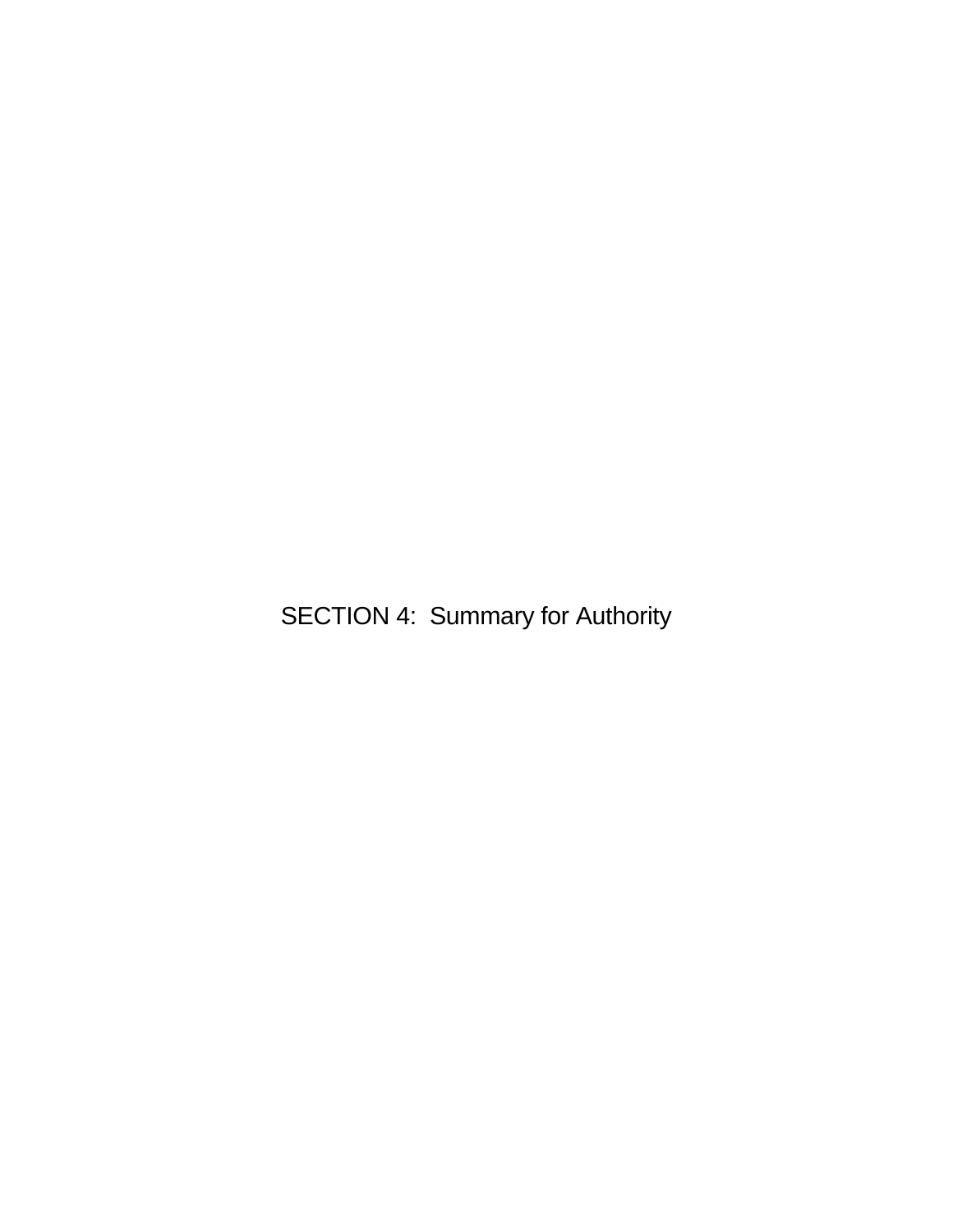### **OPERATING BUDGET FISCAL YEAR 1996**

### **AUTHORITY**

| <b>Total Operating Expenses By Category</b> | <b>FY96 Budget</b> |
|---------------------------------------------|--------------------|
| <b>Labor Costs</b>                          |                    |
| <b>Direct Wages</b>                         | 68,975,233         |
| <b>Direct Salaries</b>                      | 37,982,678         |
| <b>Fringe Benefits</b>                      | 56,349,341         |
| <b>Total Labor Costs</b>                    | 163,307,252        |
|                                             |                    |
| <b>Non-Labor Costs</b>                      |                    |
| <b>Services</b>                             | 14,510,416         |
| <b>Materials &amp; Supplies</b>             | 26,627,232         |
| <b>Utilities</b>                            | 3,304,936          |
| Casualty & Liability                        | 3,683,025          |
| <b>Taxes</b>                                | 2,405,815          |
| <b>Contract Passenger Service</b>           | 15,891,218         |
| Leases, Rentals & Miscellaneous             | 5,777,518          |
| <b>Total Non-Labor Costs</b>                | 72,200,160         |
|                                             |                    |
| Contingency                                 | 5,000,000          |
|                                             |                    |
| <b>Total Operating Expenses</b>             | 240,507,412        |
|                                             |                    |
| <b>Allocation to Transit</b>                | 197,048,920        |
| <b>Allocation to Traffic Management</b>     | 10,361,080         |
| Contingency                                 | 5,000,000          |
| <b>Sub-total Operating Budget</b>           | 212,410,000        |
| <b>Allocation to Capital</b>                | 28,097,411         |
| <b>Total Operating Expenses</b>             | 28,097,411         |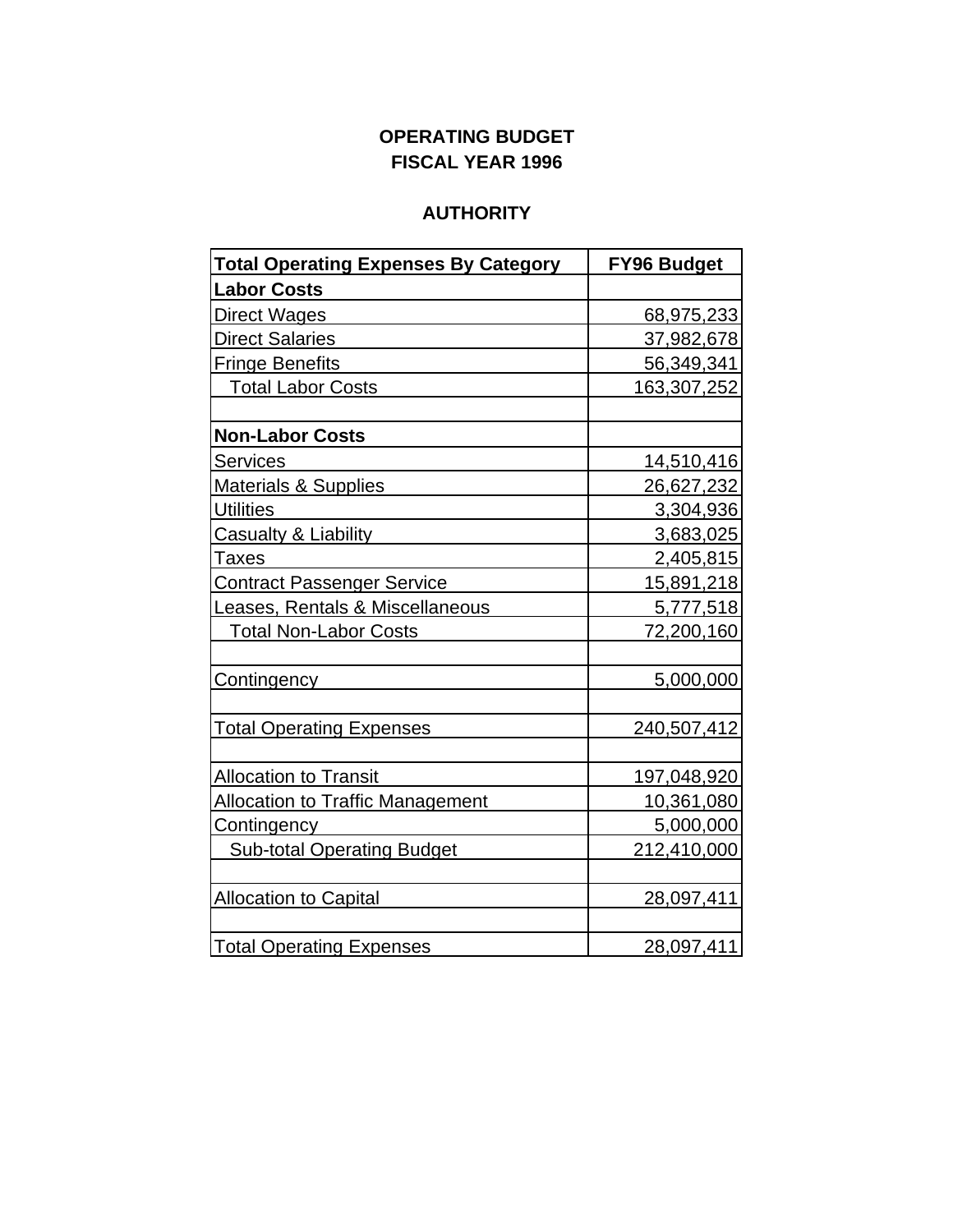# **OPERATING BUDGET - METRO FISCAL 1996**

| <b>GROSS OPERATING EXPENDITURES</b>            | <b>FY1996</b>      |
|------------------------------------------------|--------------------|
| <b>BY DEPARTMENT</b>                           | <b>BUDGET</b>      |
| <b>Transit Services:</b>                       |                    |
| <b>DGM/Transit Services</b>                    | 203,664            |
| <b>Transit Operations Dept.</b>                | 90,068,040         |
| Maintenance Dept.                              | 76,618,983         |
| Ridership Development Dept.                    | 7,381,406          |
| <b>General Operating Expenses</b>              | 12,990,704         |
| <b>Public Affairs</b>                          | 2,086,580          |
| <b>Subtotal Transit Services</b>               | <u>189,349,377</u> |
| <b>Capital Proj. &amp; Traffic Management:</b> |                    |
| <b>Traffic Management Dept.</b>                | <u>13,238,470</u>  |
| <b>DGM/Capital &amp; Traffic Management</b>    | 185,739            |
| <b>Capital &amp; Long Range Planning</b>       | 2,547,349          |
| Engineering, Construction & Real Estate        | 4,581,961          |
| Subtotal Capital Proj. & Traffic Mgt.          | 20,553,519         |
| <b>Finance &amp; Administration:</b>           |                    |
| Finance & Administration Dept.                 | <u>14,751,893</u>  |
| <b>Subtotal Finance &amp; Administration</b>   | 14,751,893         |
| <b>Executive Office:</b>                       |                    |
| <b>Office of the General Manager</b>           | <u>467,885</u>     |
| Office of Audit                                | 990,229            |
| <b>Office of Staff Counsel</b>                 | 1,718,494          |
| Office of Management & Budget                  | 1,090,324          |
| <b>Office of Procurement</b>                   | 2,761,661          |
| <b>Subtotal Executive Office</b>               | 7,028,593          |
| <b>Office of the Chairman:</b>                 |                    |
| Office of the Chairman of the Board            | 170,015            |
| <b>Subtotal Office of the Chairman</b>         | 170,015            |
| <b>Human Resources:</b>                        |                    |
| <b>Affirmative Action</b>                      | 646,797            |
| <b>DGM/Human Resources</b>                     | 329,891            |
| Personnel Dept.                                | 1,899,554          |
| <b>Employee Assistance Plan</b>                | <u>454,361</u>     |
| <b>Labor Relations Dept.</b>                   | 323,413            |
| <b>Subtotal Human Resources</b>                | 3,654,016          |
| <b>General Admin. Exp. &amp; Contingency:</b>  |                    |
| General Admin. Exp. & Contingency              | 5,000,000          |
| Subtotal General Admin. Exp. & Contingency     | 5,000,000          |
|                                                |                    |
| <b>TOTAL GROSS EXPENSE</b>                     | 240,507,413        |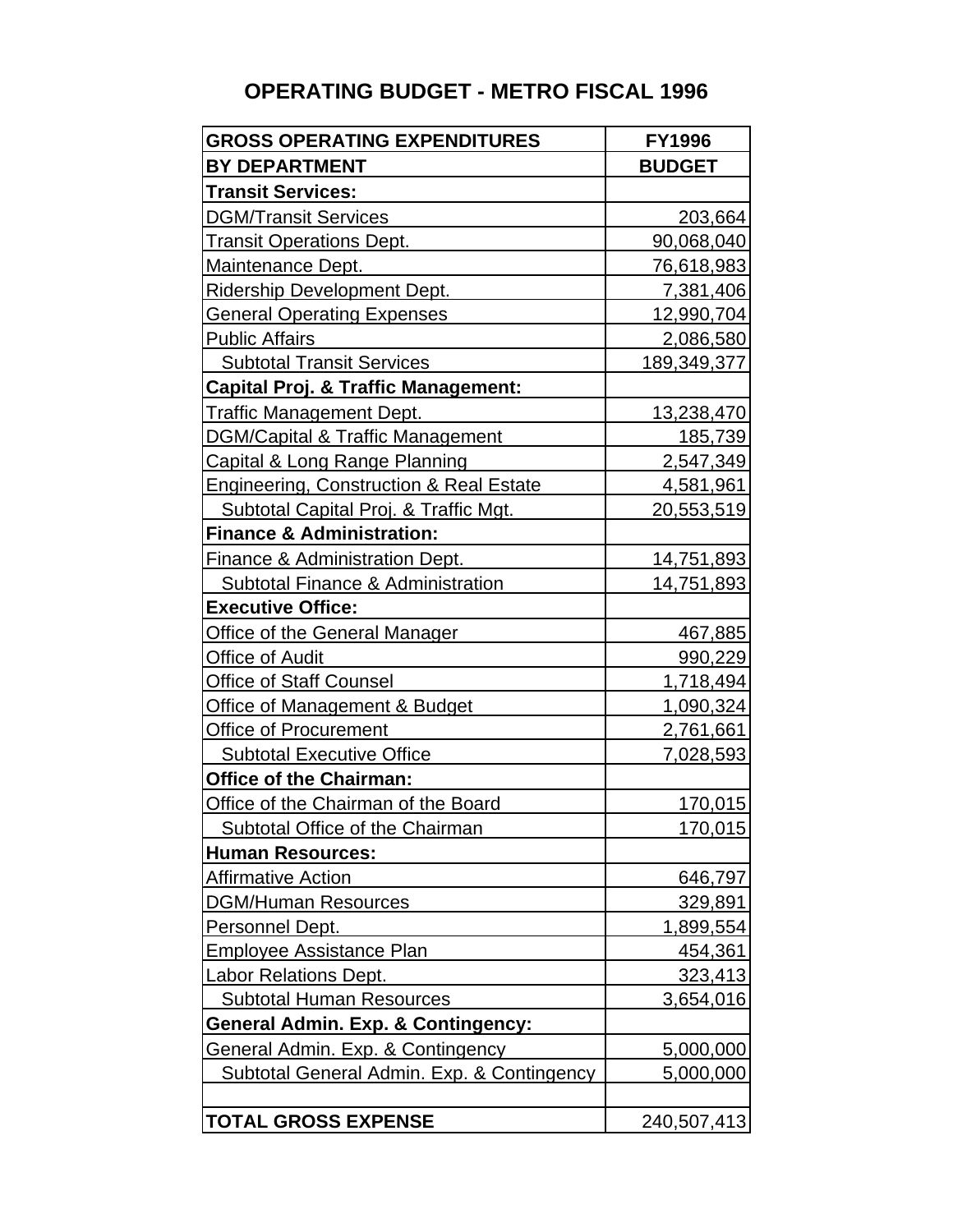#### **OPERATING BUDGET FY1996**

#### **MANPOWER SUMMARY**

| <b>AUTHORITY TOTAL</b>                             |                |            |
|----------------------------------------------------|----------------|------------|
| Personnel Summary by Department*                   |                | FY1996     |
|                                                    | Auth.          | <b>FTE</b> |
| <b>Transit Services:</b>                           |                |            |
| <b>DGM/Transit Services</b>                        | $\overline{2}$ | 2.0        |
| <b>Transit Operations</b>                          | 1,758          | 1,774.3    |
| Maintenance                                        | 1,007          | 1,007.3    |
| <b>Ridership Development</b>                       | 69             | 68.4       |
| <b>Public Affairs</b>                              | 55             | 54.4       |
| <b>Subtotal Transit Services</b>                   | 2,891          | 2,906.4    |
| <b>Capital &amp; Traffic Management:</b>           |                |            |
| <b>DGM/Capital &amp; Traffic Management</b>        | $\overline{2}$ | 2.0        |
| Capital & Long Range Planning                      | 44             | 42.2       |
| <b>Engineering, Construction &amp; Real Estate</b> | 69             | 69.0       |
| <b>Traffic Management</b>                          | 277            | 277.0      |
| <b>Subtotal Capital &amp; Traffic Management</b>   | 392            | 390.2      |
| <b>Human Resources:</b>                            |                |            |
| <b>DGM/Human Resources</b>                         | 3              | 3.0        |
| Personnel                                          | 21             | 21.0       |
| Labor Relations                                    | 5              | 5.0        |
| <b>Affiramtive Action</b>                          | 10             | 10.0       |
| <b>Assistance Program</b>                          | $\overline{2}$ | 2.0        |
| <b>Subtotal Human Resources</b>                    | 41             | 41.0       |
| <b>Management &amp; Support:</b>                   |                |            |
| <b>Board of Directors</b>                          | $\mathbf{1}$   | 1.0        |
| <b>Executive Office</b>                            | 97             | 94.7       |
| <b>Finance &amp; Administration</b>                | 163            | 162.8      |
| Subtotal Management & Support                      | 261            | 258.5      |
| Total                                              | 3,596          | 3,596.1    |

\*Auth. = Number of authorized full-time positions at the end of the fiscal year plus part-time positions over the year expressed as FTE.

FTE = Full-time equivalent employees in person years for the total fiscal year.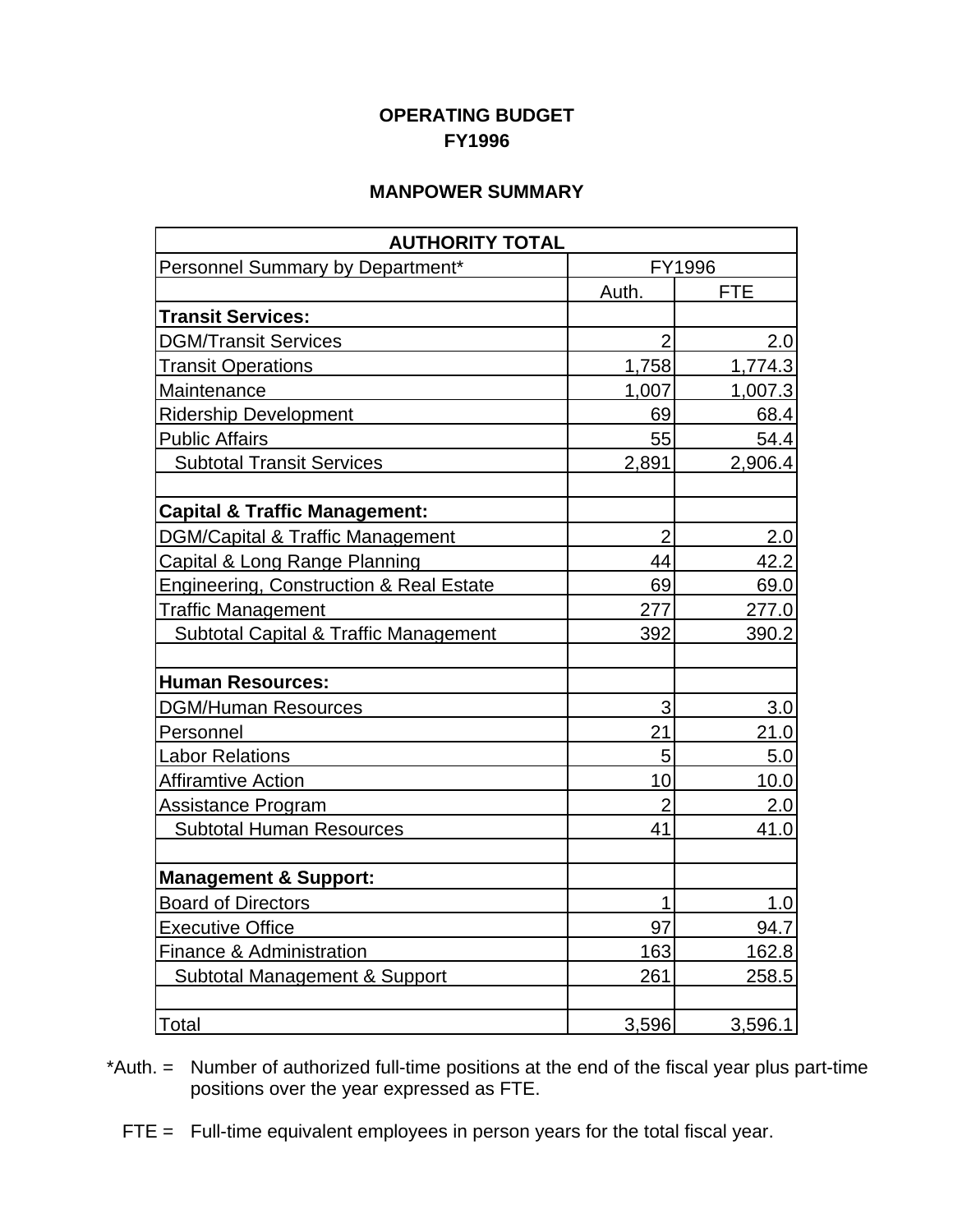SECTION 5: CAPITAL BUDGET FY1996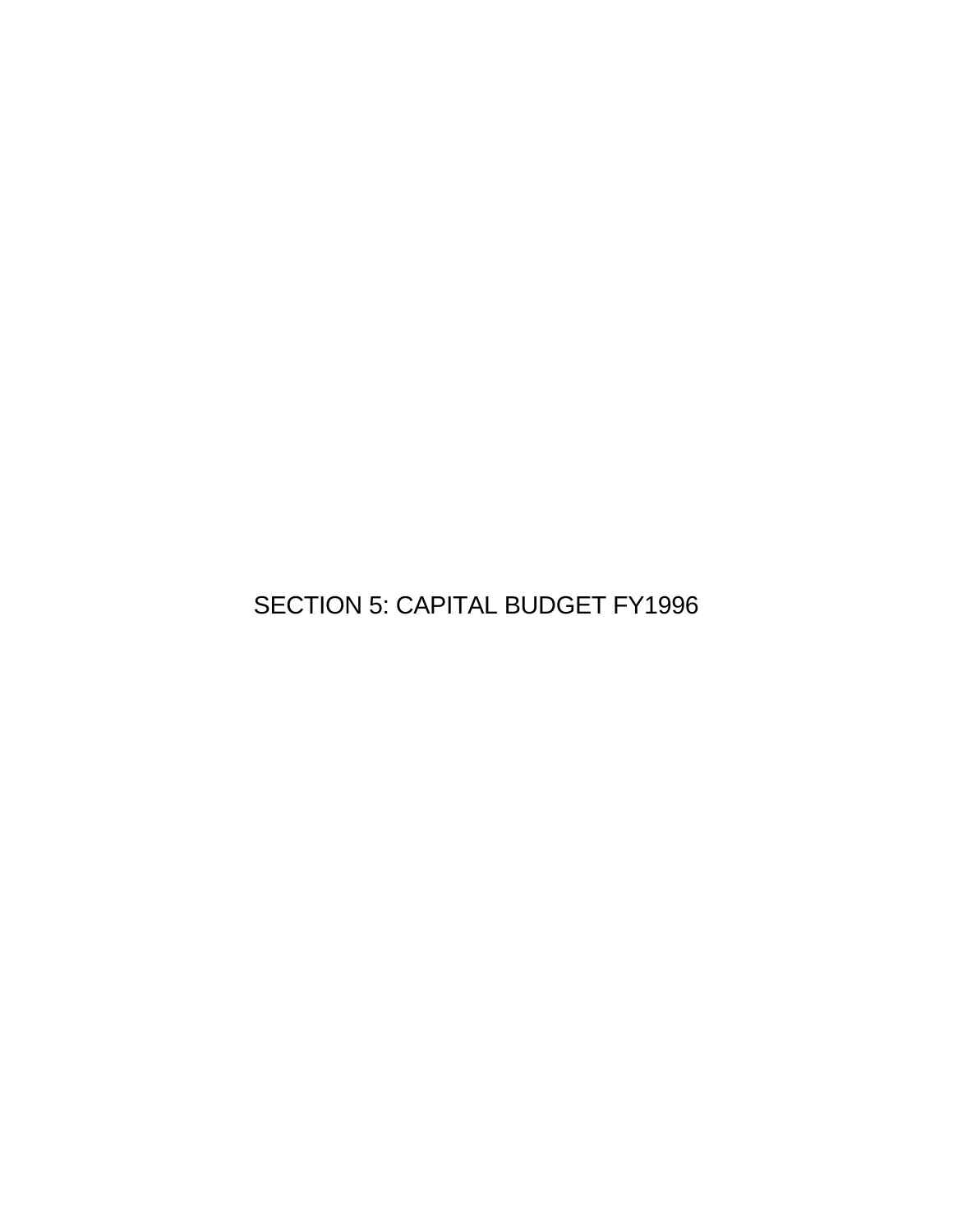# SECTION 5: INTRODUCTION/DISCUSSION

#### Introduction

In February 1992, the METRO Board of Directors adopted the Community Transportation Program including the Regional Bus Plan. The Fiscal 1996 Capital budget represents the level of Board authorized capital expenditure authority required to implement the General Mobility program, the Regional Bus Plan, transitway facilities, bus procurement and support equipment and facilities.

The Fiscal 1996 Capital budget is \$420,510,000. The major expenditures included in the Fiscal 1996 Capital budget are as follows:

#### General Mobility Program - \$149,705,000

- · Complete construction of the following METRO-managed projects:
	- Bissonnet: Mapleridge to Academy
	- Blalock Forest Paving
	- Brogden Bridge Over Hunter's Creek
	- Chimney Rock: Westheimer to Woodway
	- Court: S. Post Oak to Angel Island
	- Cypresswood Drive: Jones Road to Grant
	- Fannin: IH-610 to Reed (Phase 1 of 2)
	- Gessner @ IH-10 Intersection Improvements
	- Gessner: US 290 to West Road
	- Griggs: Scott to Mykawa
	- Missouri City Signals
	- Signal system installation
	- Smithdale/Longshadows Bridges over Soldier's Creek
	- Spring Valley (Bingle & Campbell)
	- Strey Lane: Memorial to Taylorcrest
	- Transit/Neighborhood Streets
	- West Bellfort: S. Post Oak to Hillcroft
	- Will Clayton @ South Houston
- · Complete funding for the following projects managed by other agencies:
	- Airport: MLK to Cullen
	- Atascocita/Old Humble: FM 1960 to Beltway 8
	- Bammel N. Houston: SH 249 to Greens Bayou
	- Bunkerhill Road: Taylorcrest to Memorial
	- Cutten Road: FM 1960 to Louetta Phase I
	- Fry Road: Morton Road to Clay Road
	- Hammerly: Crestdale to Bingle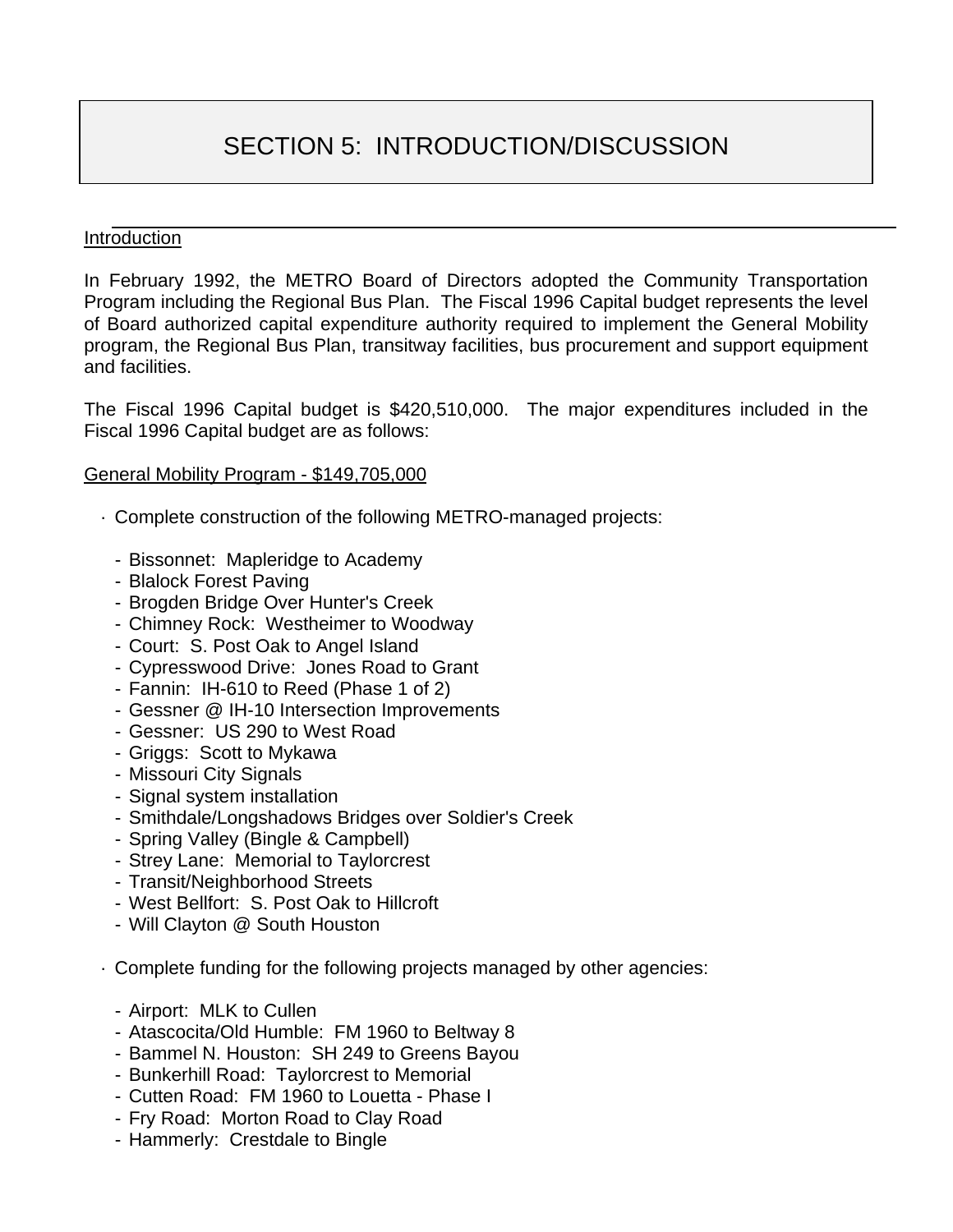- Hidalgo: South Rice to Chimney Rock
- Kingsland Blvd.: Pickford to Peek Road
- NASA Road 1 & El Lago Hike & Bike
- North Eldridge Parkway: Louetta to Spring-Cypress (Segment 2 of 3)
- Treaschwig: Kingwood to Hardy Toll Road Phase I
- Voss Road Paving: Katy Freeway to Westview
- Weslayan: Bellaire to University
- Westpark: Rogerdale to Walnut Bend
- Woodforest Blvd.: Maxey to Greens Bayou

 · Design and construction of other designated projects, infrastructure maintenance projects and the Freeway Incident Management Program, funded from the General Mobility fund.

#### Regional Bus Plan - \$102,949,000

 · Completion of Houston Transtar facility, Fallbrook Bus Operating Facility and Gessner Park & Ride.

 · Construction of several projects including: Main Street Improvements in TMC, Greenway Plaza Ramp, Westpark HOV Lane, Katy/CBD Ramp, NWTC/Inner Katy Connector, Eastex HOV Lane Extension to Kingwood, and West Loop Park & Ride Modifications.

· Design/Construction/Procurement of the Regional Computerized Traffic Signal System.

 · Design of the Downtown/Midtown Transit Street Improvements and the Downtown Transit Center.

 · Procurement of the Automated Telephone Information System, Geographic Information System, Automatic Passenger Counter System and Automatic Vehicle Locator.

#### Transitways and Related Facilities - \$30,528,000

 · Completion of the Kuykendahl Park & Ride expansion, the Fuqua Park & Ride Lot, and Addicks Park & Ride expansion.

 · Construction of the North Transitway from Beltway 8 to FM 1960 including the Kuykendahl and FM 1960 interchanges, the Southwest Transitway from Keegans Bayou to the Fort Bend County line, and the Eastex Transitway.

 · Construction of Northwest Station Park & Ride expansion and Eastex Park & Ride modification.

 · Implementation of transitway modification projects including ramp control system, direction detector system and slip ramp closure system.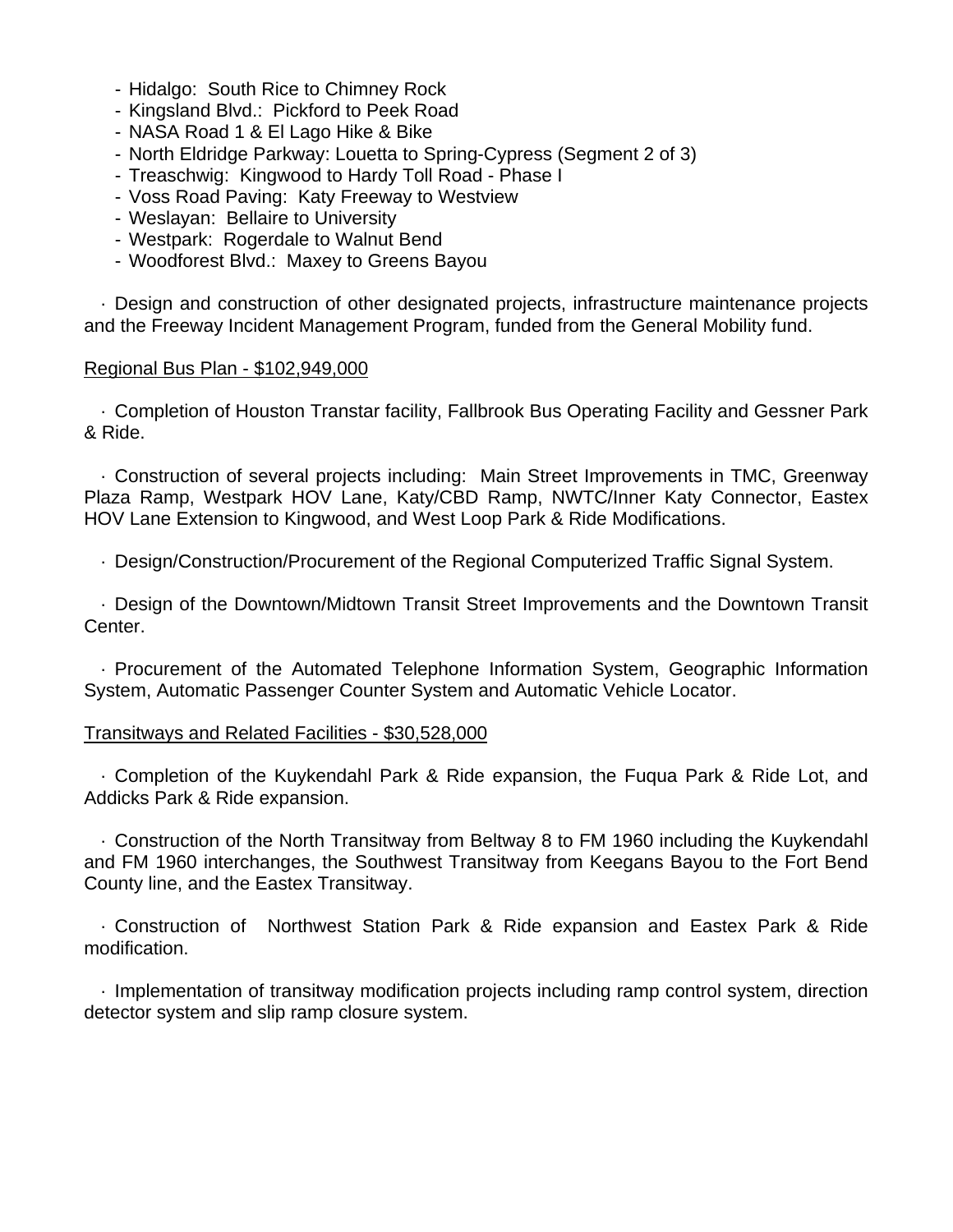#### Buses and Support Facilities - \$89,278,000

- · Acquisition of 58, 60 foot articulated buses and 30, 40 foot low floor buses.
- · Acquisition of 100 replacement METROLift vans.
- · Acceleration of passenger shelter installations, adding 272 shelters during the year.

 · Implementation of an experimental smart commuter project and additional projects in the designated priority corridors relative to Intelligent Vehicle Highway System (IVHS).

 · Support facilities and equipment required to upgrade buses, facilities and communications. Upgrade of facilities to add LNG capability in fuel handling and bus repair and replacement of the outdated radio system. Acquire needed equipment to implement the MIS projects defined in the MIS Long Range Plan including replacement of the UNISYS applications and platforms, upgrading the Local Area Networks (LAN), and acquisition of fiber optic equipment for Wide Area Network (WAN) for METRO and RCTSS.

#### Transit Mobility and Development Fund Including Land and Contingency - \$48,050,000

- · Complete construction of the following transit street projects:
	- Package I McDuffie, W. Clay, Woodhead
	- Package IIa N. MacGregor Way, N. MacGregor
	- Package IIb Del Rio, Hutchins, Tierwester
	- Package IIIa Harrisburg (Phase 1)
	- Package IIIb Harrisburg (Phase 2)
	- Package IV Dacca, Demaree, Donegal, Mississippi, Mowery, Pleasantville
	- Package V Bensen
	- Package VIa Canal (Phase 1)
	- Package VII Buffum, Dulcimer, Poe, Sunnydale
	- Package VIIIa West Gray (Phase 1)
- · Construction of 6 additional transit street projects.

 · Continuation of system accessibility improvements to bring route amenities up to ADA standards.

- · Development of the Federal Transit Administration (FTA) funded next generation bus.
- · Development of the FY 2020 Long Range Plan.